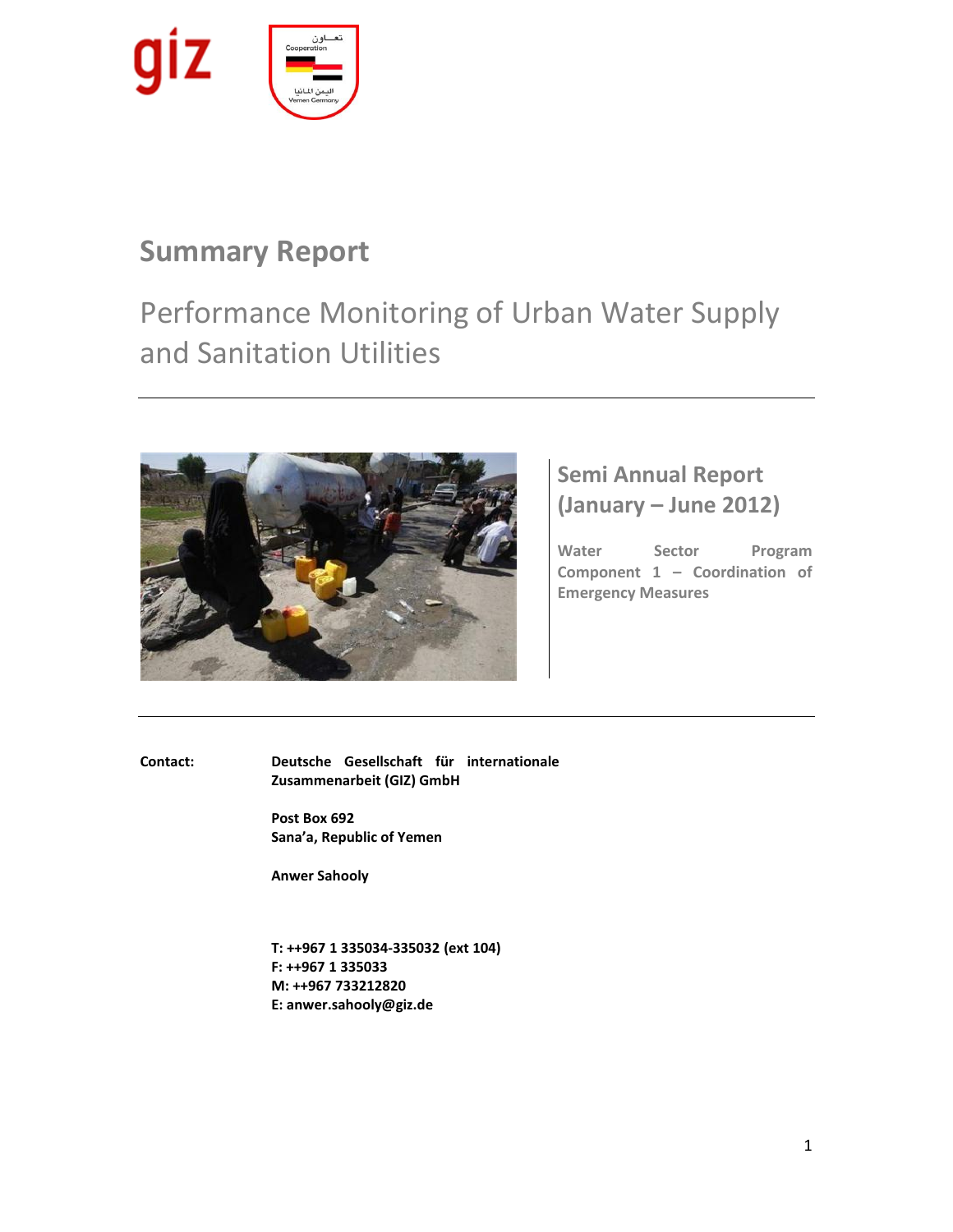

## **Background**

 The German water program – component 1 is reporting for the period January –June 2012 as a continuous process of monitoring the performance of UWSS utilities before, during and after the crisis, and already had issued the report for the year 2011 related to the performance of the water local corporations and autonomous Utilities and the impacts due to the political crisis in Yemen. The results attained encouraged the WSP arranging for a workshop "Performance Report 2011 for Urban Water Supply and Sanitation Sector" held on 20<sup>th</sup> June 2012 - Sana'a and inaugurated by the Deputy Minister. The workshop emphasized on the significance of the performance reporting and enhancing methods of cooperation through periodic PIIS data submission by the Utilities to the WP.The WP-Component 1 emphasized for its part the continuity of following-up the performance via various means and PIIS in particular. The established working group discussed issues related to causes of bad results and role of PIIS as management tool.

The purpose of performance monitoring is to trace the trends of performance for utilities in terms of operational, financial and administrative aspects. To do so, a monthly follow up of data and indicators is needed to mark utilities that are underperforming. Although LCs and utilities were induced and agreed to exchange data with WP on monthly basis, however some LCs and utilities unfortunately are not in the position to comply with this agreement. We can attribute these factors mostly to:

- Lack of cooperation harmony between different departments with PIIS unit and the utilities management.
- Unknown date of closing financial transactions and accounts while official date of closing accounts expected to be on the fifteen of the next month.
- Some of technical dilemmas faced by the PIIS administrator like power interruption for long periods, lack of office and stationery equipment that required to be upgraded.

It is obvious that the reader of this report will derive incomplete data for some utilities for the above reasons. We hope that the PIIS administrators in utilities will exercise pressure on the management to improve the sequence of data flow between departments and commit that all related data (automated and manual) are exported to PIIS on time.

Finally, this report covers the period between January to June 2012 through which we can measure the performance trends of the utilities in the period after the crisis, and how the situation has improved in some utilities, and remained as it is in other utilities which raises here some questions about whether the improved performance of some utilities were a result of quasi-political and security stability in the country or an emergency measures had been taken by the managers to tackle the administrative impediments .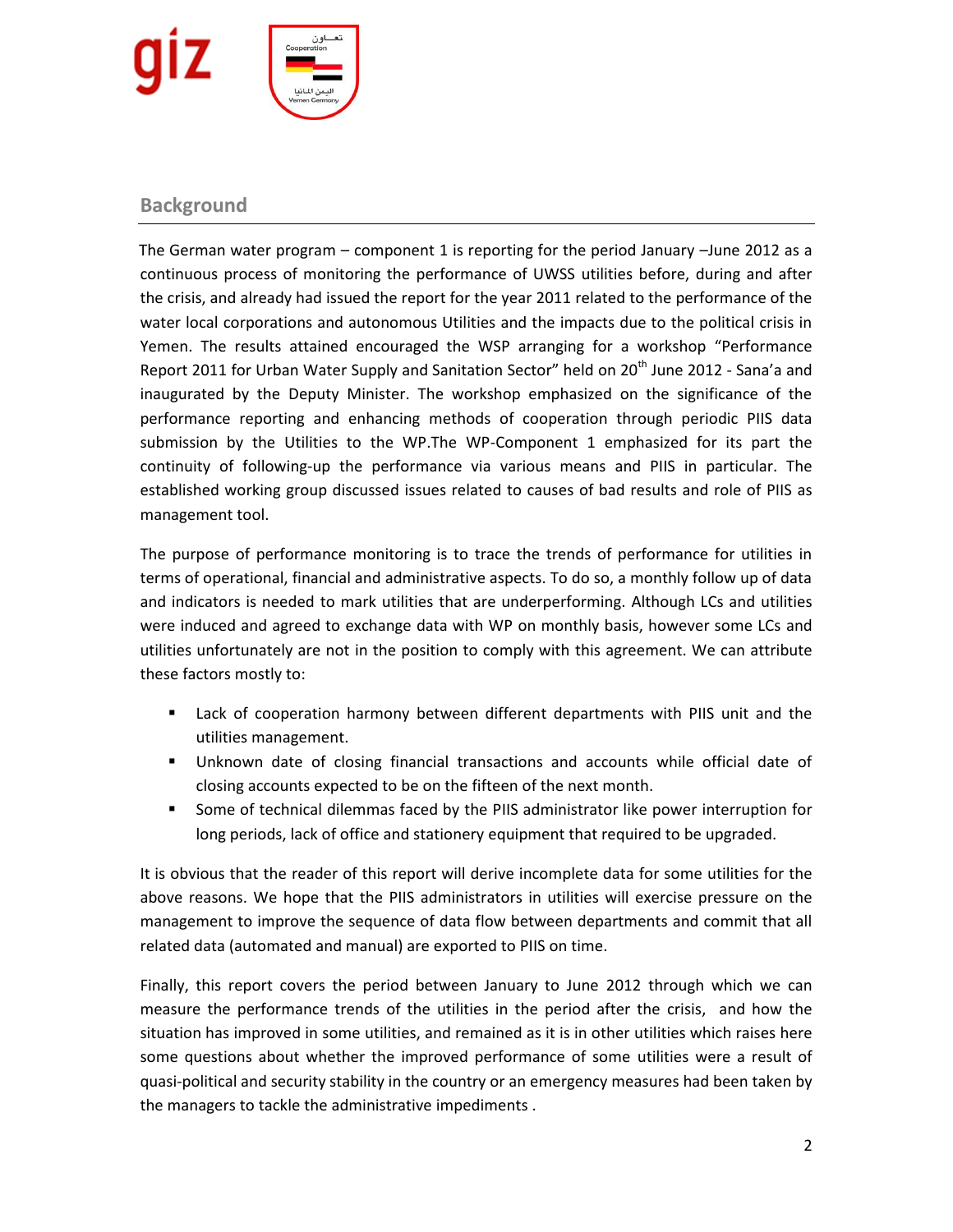

## **Reporting Process**

The German Water Program adopted the PIIS (Performance indicators Information System) as monitoring tool installed in all the LCs and Utilities since Comp. 1 report of 2011 ,some LCs and utilities are still not included for reasons related to functionality and accessibility to these Utilities like Abyan ,Lahj ,Al-Dalea and Yareem and The report is limited to utilities in the table below :

## **Table 1: LCs and Utilities –PIIS reports**

| <b>LCs</b>   | <b>Utilities</b> |
|--------------|------------------|
| Sana'a LC    | Mocha U          |
| Aden LC      | Zabid U          |
| Taiz LC      | Al-Mansouriah U  |
| Rada' LC     | Bajil U          |
| Seyuon (LC)  | Bait Al-Fagih U  |
| Mukalla (LC) | Al-Sheher U      |
| IBB (LC)     | Al-Mahweet U     |
| Hodeida LC   |                  |
| Hajjah (LC)  |                  |
| Amran (LC)   |                  |
| Dhamar (LC)  |                  |
| Sa'dah (LC)  |                  |

As a reminder, the same key indicators (below) had been selected to measure the performance in respect to financial, administrative and operational capacity of the utility, and we were able by the results of these indicators to some extent to determine the pattern of performance of the utilities and areas of success and weaknesses.

- Collection Efficiency for Domestic, Commercial & Government Connection
- Non-Revenue Water
- Operational Actual Cost Coverage
- Continuity of Water Supply

The WSP represented by Comp. 1 is keen to keep this information subjected to plausibility and reliability check by sharing it with the utilities to revise the results for clearance. Then we disseminate the report to all stakeholders and if possible discuss the results in a workshop event or something similar.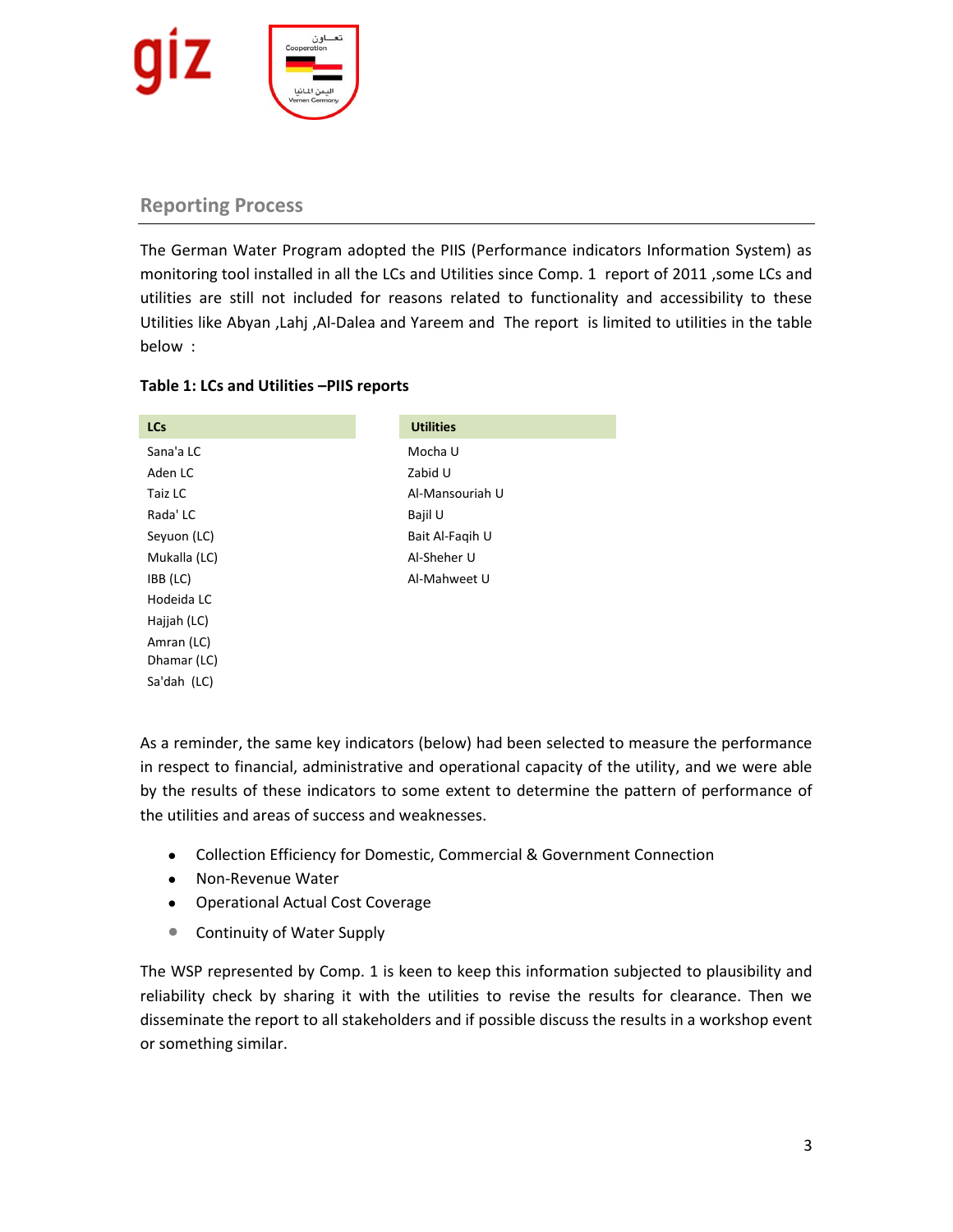

## **Analysis of Performance Indicators of urban WSS utilities**

The average of indicators for the first half of 2012 (January – June) used. PIIS data collection from utilities was followed up. However, due to the slow response from utilities and incorrect data entry, some figures are inconsistent which will explain in the below analysis for each utility.

## **Sana'a**

- Collection Efficiency
	- 1. Domestic collection: shows a marked improvement from 68% in 2011 to 77% in 2012. The improvement in collection revenues is a result of improved water supply services in the beginning of 2012.
	- 2. Governmental collection: drops from 56% in 2011 to 49% in 2012.
	- 3. Commercial: increased steadily from 54% in 2011 to 70% in 2012 due to improved service provision.
- Operational actual cost coverage: increased slightly from 83% in 2011 to 87% in 2012.
- Non-Revenue Water: increased significantly to 49% in 2012 compared to 32% in 2011.
- Continuity of water supply: stays in the same level of 2011 for 3-4 times per month.

## **Aden**

- Collection Efficiency
	- 1. Domestic collection: shows no significant improvement in the domestic collection from the previous year. The domestic collection efficiency is 52% in 2011 and 2012.
	- 2. Governmental collection: increased considerably from 28% in 2011 to 62% in 2012.
	- 3. Commercial: increased from an average of 83% in 2011 to 91% in 2012.
- Operational actual cost coverage: had increased significantly from an average of 71% in 2011 to 87% in 2012.
- Non-Revenue Water: increased slightly from 33% to 34% in 2011..
- Continuity of water supply: decreases from  $14 16$  hours a day in the beginning of the year to 5 -8 hours a day due to the continuous electricity cuts.

## **Taiz**

.

- Collection Efficiency
	- 1. Domestic collection: A slight decrease of 2% from 2011 to reach 70% in 2012 compared to 72% in 2011.
	- 2. Governmental collection: decreases dramatically from 93% in 2011 to 71% in 2012.
	- 3. Commercial: increases by 6% over the last year to become 72% in 2012 compared to 66% in 2011.
- Operational actual cost coverage: decreases from 86% in 2011 to 69% in 2012.
- Non-Revenue Water: improves slightly from 21% to 20% in 2011.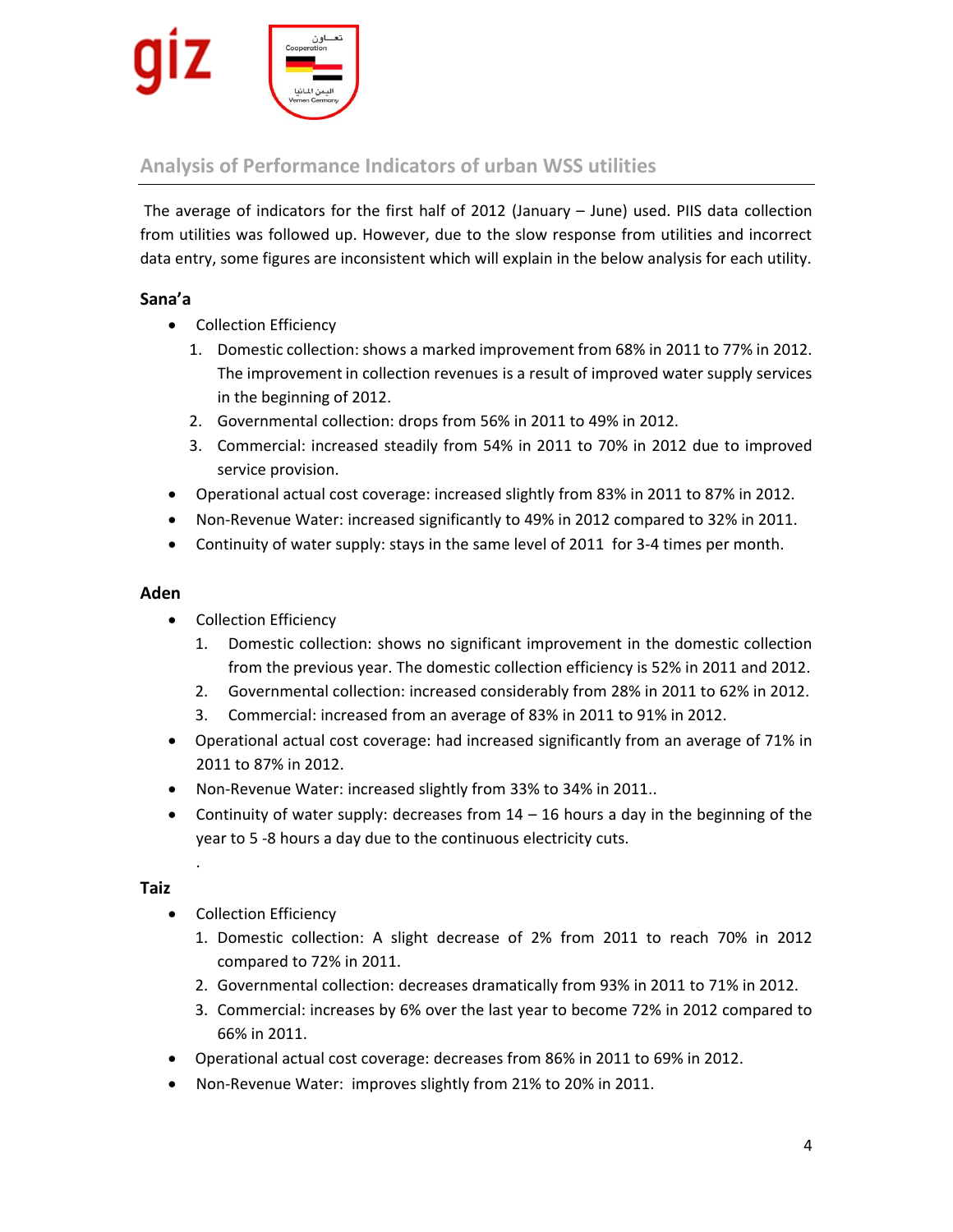

 Continuity of water supply: improves in the last two months May and June to reach once a month where it was one every two months in 2011 and the first four months in 2012.

## **Mukala**

- Collection Efficiency
	- 1. Domestic collection: increases slightly from 87% in 2011 to 91% in 2012.
	- 2. Governmental collection: increases incredibly from 70% in 2011 to 135% in 2012.
	- 3. Commercial: drops slightly to 83% in 2012 compared to 85% in 2011.
- Operational actual cost coverage: increased significantly by 46% from 2011 to be 135% in 2012.
- Non-Revenue Water: increased 5% in average from 35% 2011 to 40% in 2012.
- Continuity of water supply: is constantly supplied at a rate of 8 hours daily till June.

## **Hodeidah**

- Collection Efficiency
	- 1. Domestic collection: increased remarkably from 69% in 2011 to 82% in 2012.
	- 2. Governmental collection: improved significantly to 65% in 2012 from 15% in 2011.
	- 3. Commercial: increased 4% in average from 76% in 2011 to 80% in 2012.
- Operational actual cost coverage: was significantly increased from 51% in 2011 to 86% in 2012.
- Non-Revenue Water: decreased in average from 44% 2011 to 40% in 2012.
- Continuity of water supply: 24hours a day.

## **Dhamar**

- Collection Efficiency
	- 1. Domestic collection: increased to 93% in 2012 compared to 82% in 2011.
	- 2. Governmental collection: improved remarkably to 142% in 2012 compared to 41% in 2011.
	- 3. Commercial: increased slightly by 1% to be 82% in 2012.
- Operational actual cost coverage: improved from 67% in 2011 to 91% in 2012.
- Non-Revenue Water: decreased by 2% in average from 48% 2011 to 46% in 2012.
- Continuity of water supply: 20-24 hours a day.

## **Rada'a**

- Collection Efficiency
	- 1. Domestic collection: remained in the same rate of 84% for 2011 and 2012.
	- 2. Governmental collection: declined from 10% in 2011 to 7% in 2012.
	- 3. Commercial: decreased from 93% in 2011 to 79% in 2012.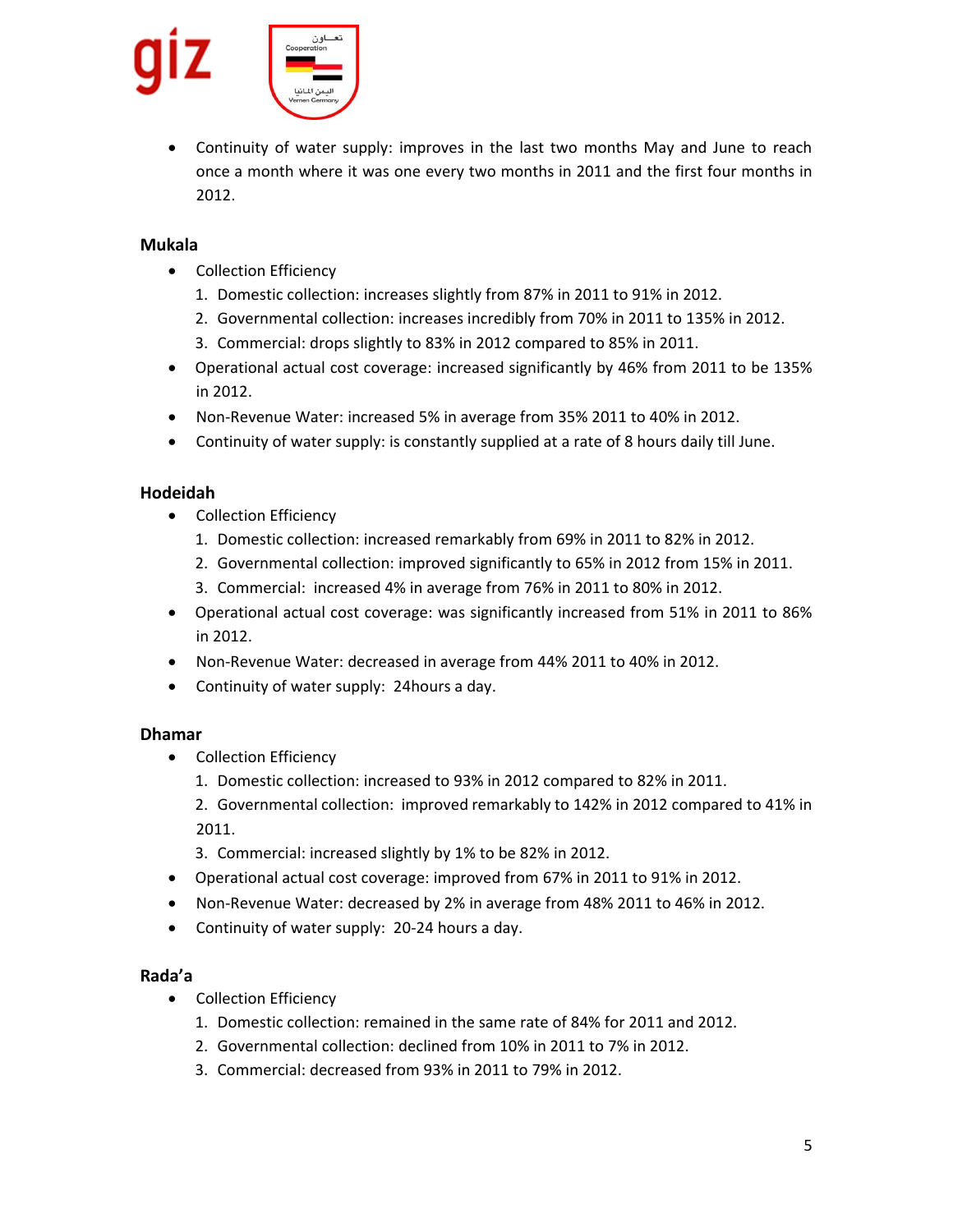

- Operational actual cost coverage: improved to reach 100% in 2012 compared to 89% in 2011.
- Non-Revenue Water: increased significantly by 10% in 2012 which was 22% in 2011 compared to 33% in 2012.
- Continuity of water supply: supplied to the customer one time a week in average.

**Al Mansouriah** did not provide complete data in 2012. The analysis will build on submitted data from utility.

• Collection Efficiency

1. Domestic collection: showed a slight improvement to reach 100% in March 2012 compared to the average of 96% in 2011.

2. Governmental collection: In January 2012 it was 1% compared to the average of 5% in 2011.

3. Commercial: increased 5% in the first three months in 2012 to reach 99% compared to 94% in 2011.

- Operational actual cost coverage: increased significantly by 73% in average till May 2012 reached to 159% compared to 86% in 2011
- Non-Revenue Water: increased slightly 1% to reach 18% in 2012.
- Continuity of water supply: no data submitted from utility for 2012

## **Ibb**

- Collection Efficiency
	- 1. Domestic collection: increased 10% in 2012 to reach 96%
	- 2. Governmental collection: decreased dramatically from 46% in 2011 to 8% in 2012.
	- 3. Commercial: increased to 91% in 2012 compared to 80% in 2011.
- Operational actual cost coverage: stayed above 100% in both years with 9% increase in 2012 compared to 2011.
- Non-Revenue Water: increased 2% in average from 23% in 2011 to 24% in 2012.
- Continuity of water supply: 24 hours a day.

## **Al-Sheher**

- Collection Efficiency
	- 1. Domestic collection: decreased by 1% from 90% in 2011 compared to 89% in 2012.
	- 2. Governmental collection: showed double increments from 52% in 2011 to 104% in 2012. The collection efficiency reached to 100% in February 2012.
	- 3. Commercial: dropped by 9% from 75% in 2011 compared to 67% in 2012.
- Operational actual cost coverage: increased by 10% in average in 2012. The cost coverage reached to 100% in January and February decreased in the following months due to the decrease of collection efficiency. .
- Non-Revenue Water: increased by 4% in 2012 to reach 30%.
- Continuity of water supply: supplied 18 hours a day.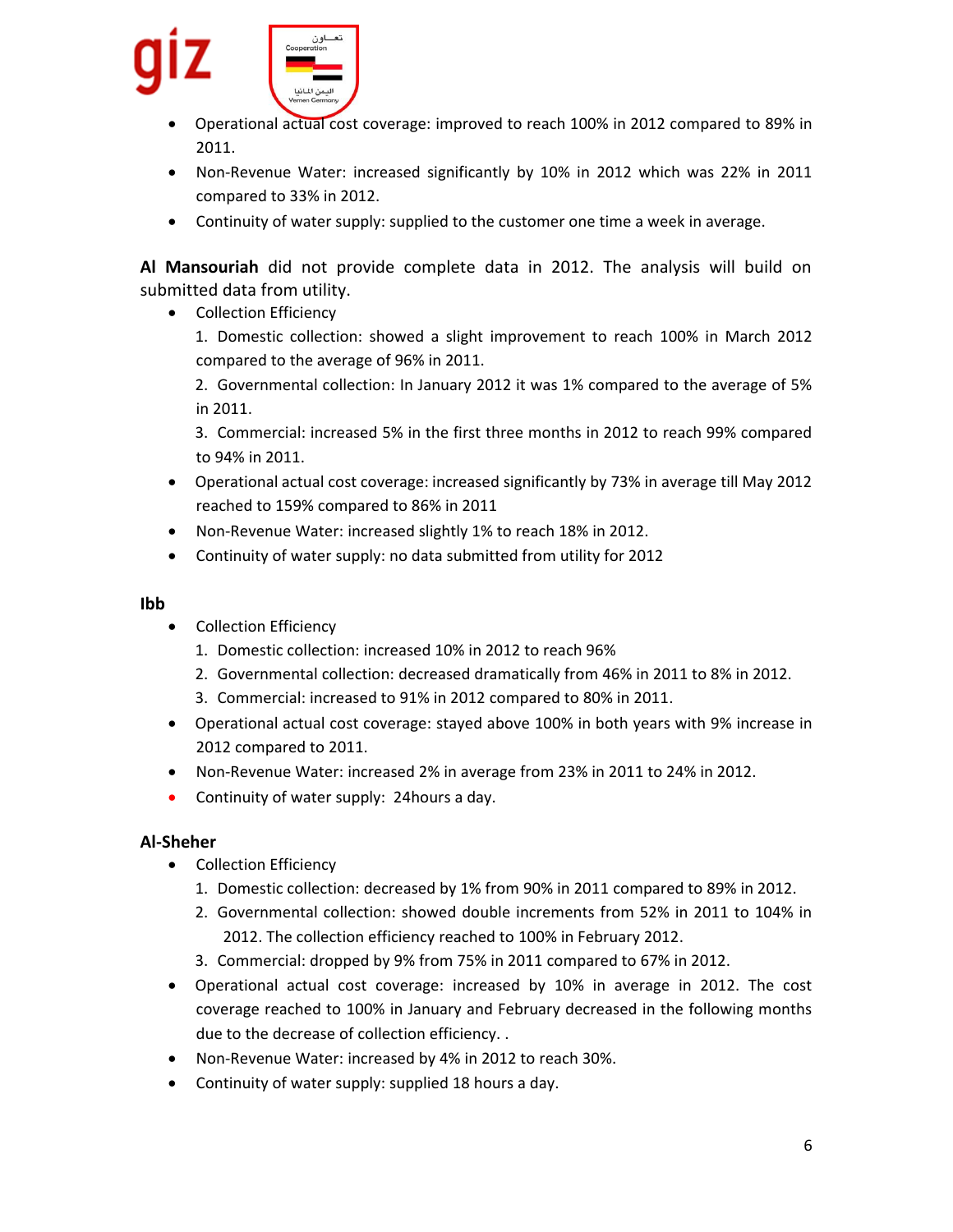

## **Seyuon**

- Collection Efficiency
	- 1. Domestic collection: increased 3% in average to reach 85% in 2012.
	- 2. Governmental collection: dropped from 68% in 2011 to 49% in 2012. It is usual to collect the bills of last year in March.
	- 3. Commercial: increased slightly from 78% 2011 to 82% 2012.
- Operational actual cost coverage: dropped by 2% from 91% in 2011 to 89% in 2012.
- Non-Revenue Water: increased by 1% to reach 30% in 2012.
- Continuity of water supply: in average supplied 24 hours a day.

## **Mocha**

- Collection Efficiency
	- 1. Domestic collection: declined from 102% 2011 to 92% in 2012.
	- 2. Governmental collection: dropped from 40% in 2011 to 34% in 2012.
	- 3. Commercial: dropped from 101% in 2011 to 89% in 2012.
- Operational actual cost coverage: declined from 86% in 2011 to 68% in 2012 as a result of low collection efficiency. It reached to 100% in January to reflect the higher collection efficiency from domestic and commercial customers that ranged from 100-120%.
- Non-Revenue Water: improved slightly by 2% from 23% in 2011 to 21% 2012.
- Continuity of water supply: 24 hours a day.

## **Zabid**

- Collection Efficiency
	- 1. Domestic collection: decreased slightly by 1% in average of 100% 2012 compared to 101% 2011.
	- 2. Governmental collection: dropped 12% from 33% 2011 to 21 % in 2012.
	- 3. Commercial: decreased from 96% for 2011 and to 92% in 2012.
- Operational actual cost coverage: increased from 89% in 2011 to 145% in 2012. The good collection efficiency in January, February, March, May and June reached to 100% for domestic and commercial customers reflected positively to improve the operational cost coverage in average and in these months to reach 100%.
- Non-Revenue Water: increased slightly from 19% in 2011 to 21% in 2012.
- Continuity of water supply: 24 hours a day.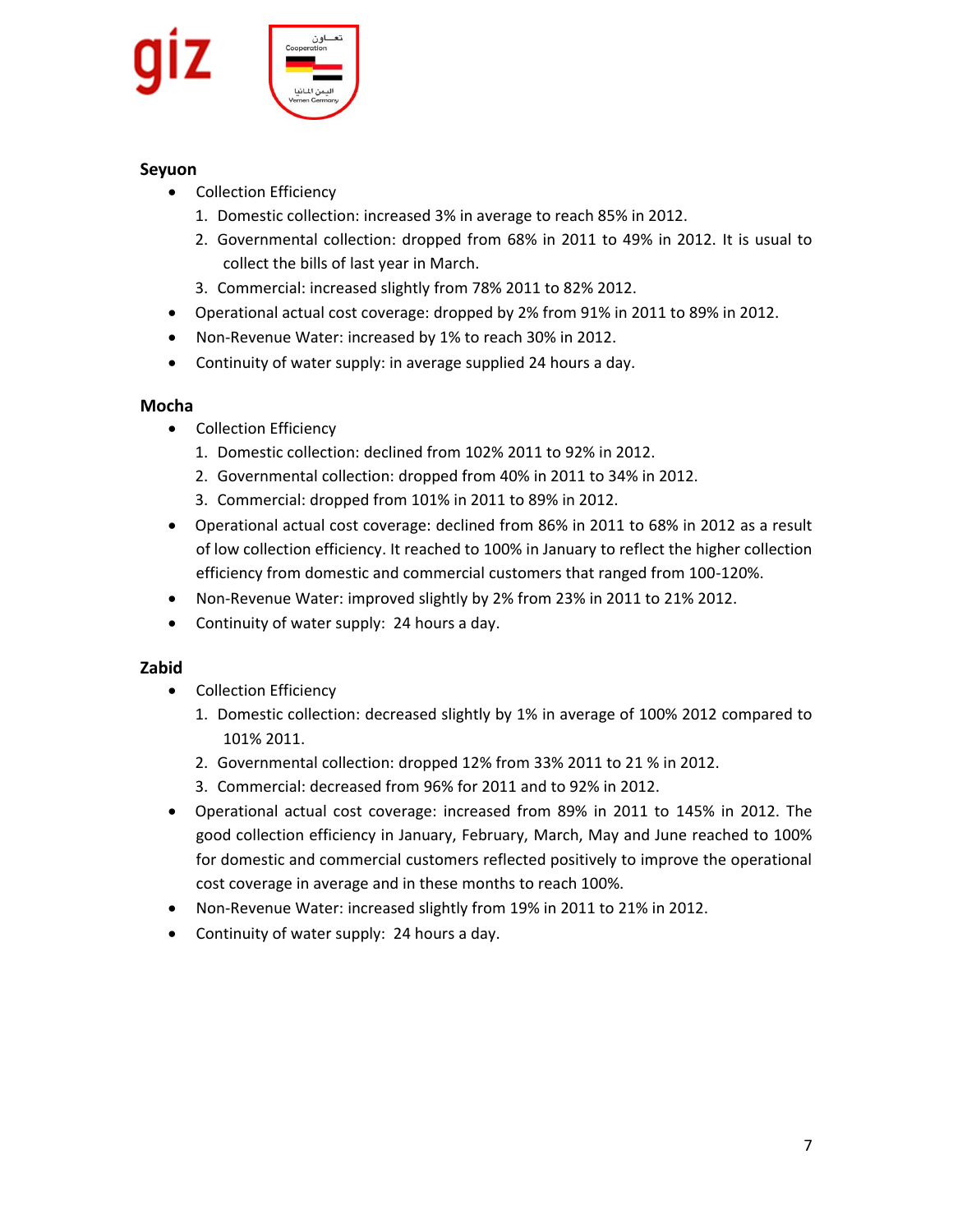

## **Bajil**

- Collection Efficiency
	- 1. Domestic collection: improved 13% in average to reach 95% in 2012 compared to 82% in 2011.
	- 2. Governmental collection: increased unexpectedly from 80% in 2011 to 503% in 2012.
	- 3. Commercial: increased from 84% in 2011 to 105% in 2012.
- Operational actual cost coverage: increased by 66% in average to reach 144% in 2012 compared to 78% in 2011.
- Non-Revenue Water: increased by 3% in 2012 to reach 26 %.
- Continuity of water supply: no data available

## **Bait Alfaqih**

- Collection Efficiency
	- 1. Domestic collection: increased slightly from 82% in 2011 to 84% in 2012.
	- 2. Governmental collection: dropped significantly from 84% 2011 to 8% in 2012.
	- 3. Commercial: increased by 1% from 94% in 2011 to 95% in 2012.
- Operational actual cost coverage: decreased to 69% in 2012 and was 93% in 2011 due to the low collection efficiency
- Non-Revenue Water: improved by 2% in 2012 from 22% in 2011 compared to 20% in 2012.
- Continuity of water supply: stayed at the same level of 15 hours per day

## **AlMahweet**

- Collection Efficiency
	- 1. Domestic collection: increased by 4% in average and reached to 81% in 2012 compared to 77% 2011.
	- 2. Governmental collection: decreased dramatically from 51% in 2011 compared to only 10% in 2012. The utilities have the lowest collection efficiency from government and collected 10% of revenues in 2012 compared to 51% in 2011.
	- 3. Commercial: increased to 88% in 2012 compared to 69% in 2011.
- Operational actual cost coverage: decreased sharply from an annual average of 61% 2011 to 45% in 2012 as a result of low collection efficiency.
- Non-Revenue Water: increased by 3% in average to reach 26% compared to 23% in 2011
- Continuity of water supply: 24 hours for a day in a month.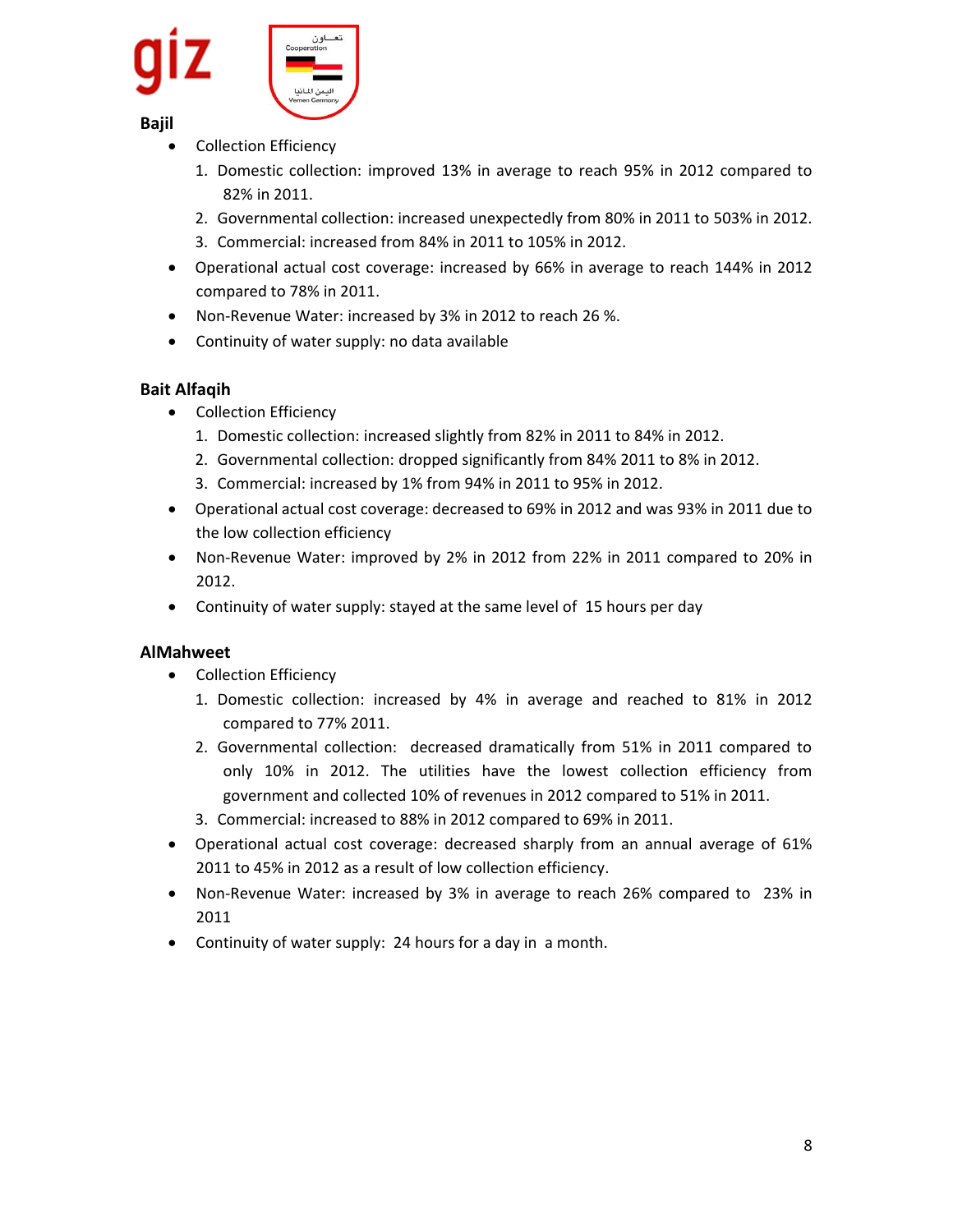

## **Hajjah**

- Collection Efficiency
	- 1. Domestic collection: Increased steadily by 16% in average to reach 100% in March and June 2012.
	- 2. Governmental collection: increased remarkably to 191% in 2012 compared to 2011 (62%). April and June reached to 100% of collection efficiency.
	- 3. Commercial: increased significantly from 97% in 2011 to 129% in 2012.
- Operational actual cost coverage: increased 69% in average in 2012 compared to 2011 as a result of improved collection efficiency from domestic, commercial and government customers.
- Non-Revenue Water: dropped significantly from 15% 2011 to 10% 2012.
- Continuity of water supply: Once a week.

## **Amran**

- Collection Efficiency
	- 1. Domestic collection: stayed in a good level of more than 100% in 2011 and 2012.
	- 2. Governmental collection: increased from 24% in 2011 to 68% in 2012. It reached to the highest level in April with 100%.
	- 3. Commercial: increased significantly to 112% in 2012 compared to 82% 2011.
- Operational actual cost coverage: increased considerably in February and March 2012 to reach the average of 271% in the first six months of 2012 compared to 2011.
- Non-Revenue Water: increased to 29 % in 2012 compared to 20% in 2011.
- Continuity of water supply: no data available

## **Conclusion**

The report covers the first half of 2012 (from January to June) and compared with the performance report findings of 2011 (during crisis). The difficulty of obtaining complete and correct data is the main obstacle that discussed in a workshop attended by utilities managers and PIIS administrator on 20 June 2011. Although it was agreed to submit the data on 15<sup>th</sup> of the next month, some utilities did not meet this date or submitted missed data. Component 1 adapted different methods to follow up the collection of data to report utilities' performance to assess their performance and compare it with 2011 findings. All data indicators in this report came from the source of PIIS. Except for the indicator that relates to the water supply services, a questionnaire had been used for this purpose.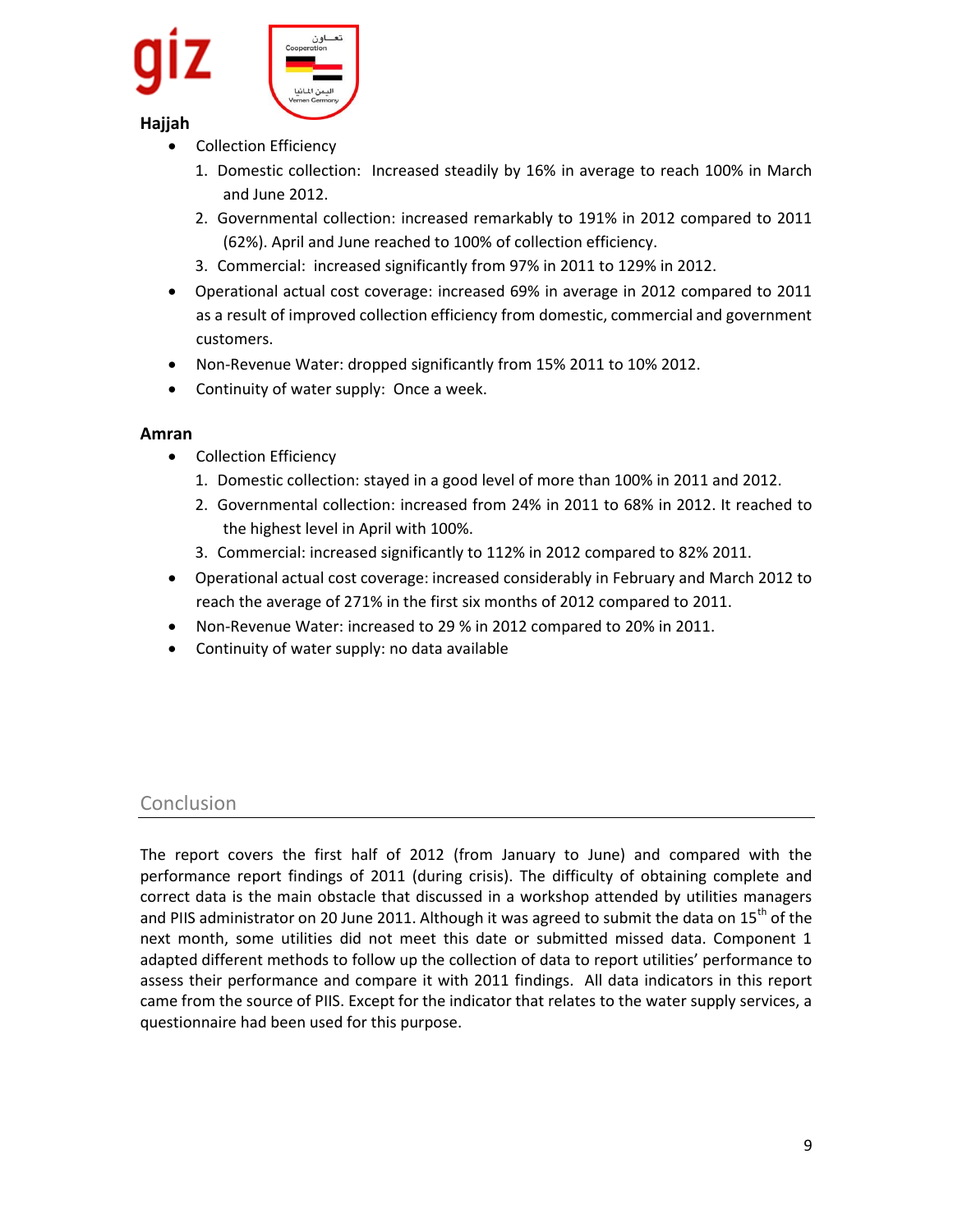

The overall performance of the utilities in 2012 were satisfactory results and reached a semiannual average performance to 94% in contrast with the outcome of the past year 2011 which are estimated by 74% as a result of the crisis and its consequences related to electricity cuts and shortage of fuel.

Even though the indicators demonstrate positive results for the year 2012 in collection efficiency, operational actual cost coverage, continuity of water supply, the dramatic increase of Non-water revenue with overall average of 29% shows an alarming increase especially for Sana'a, Mukala, Hodeidah and Dhamar.

The utilities that were able to cover its operational cost are Mukala, Rada'a, Al-Mansouriah, Zabid, Bajil, Hajjah and Amran. Although, Aden covered 97% of its operational cost with lower collection efficiency for domestic customer, it cannot be ranked as good performer because it covered it from its depreciation account.

Utilities which reached a high level of performance reached to average 100% in 2012 are Mukala, Dhamar, Bajil, Hajjah and Amran. However, the financial difficulties of Al-Mahweet related to collecting debts and high operational costs are the reasons of its lowest performance. These obstacles should be solved at the local and national levels to ensure financial viability of utilities to provide sustainable services.

GIZ is working with the Ministry of Water and Environment and other stakeholders to assess the emergency needs of utilities to provide improved services. It is looking to areas of coordination with MWE and provides the technical support for activating PIIS unit and regenerating the process of monitoring and evaluation the performance of the urban sector.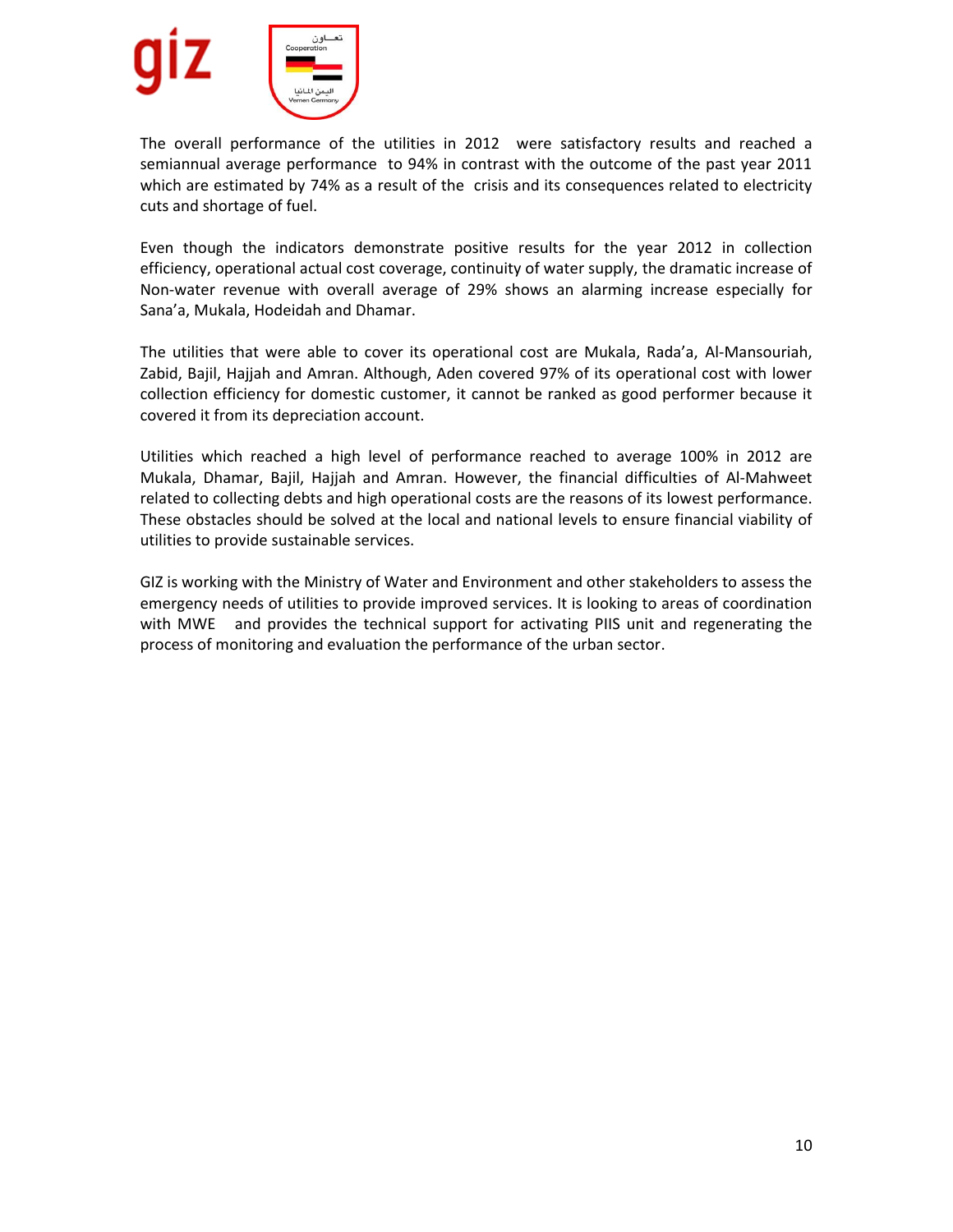

**Sana'a LC** Jan-June 2012



### **1 Collection Efficiency for Domestic,Government & Commercial**



average 2012: 77% average 2012: 49%

#### **4 Collection Efficiency for Commercial 5 Operational Actual Cost Coverage**



average 2011: 54% average 2011: 83% average 2012: 70%



average 2011: 32% average 2012: 49%

#### **2 Collection Efficiency for Domestic 3 Collection Efficiency for Government**



average 2011: 68% average 2011: 56%



### **6 Non Revenue Water 7 Continuity of Water Supply**

|          | Month | Daily | Weekly |                                                  | Monthly |   |
|----------|-------|-------|--------|--------------------------------------------------|---------|---|
|          |       |       |        | Hours/Day Hours/Day Day/Week Hours/Day Day/Month |         |   |
|          | Jan   |       |        |                                                  |         |   |
|          | Feb   |       |        |                                                  |         | 3 |
|          | Mar   |       |        |                                                  |         |   |
|          | April |       | 5      |                                                  |         |   |
|          | May   |       | 5      |                                                  | 5       | 3 |
|          | June  |       | 5      |                                                  |         |   |
| Comment: |       |       |        |                                                  |         |   |

11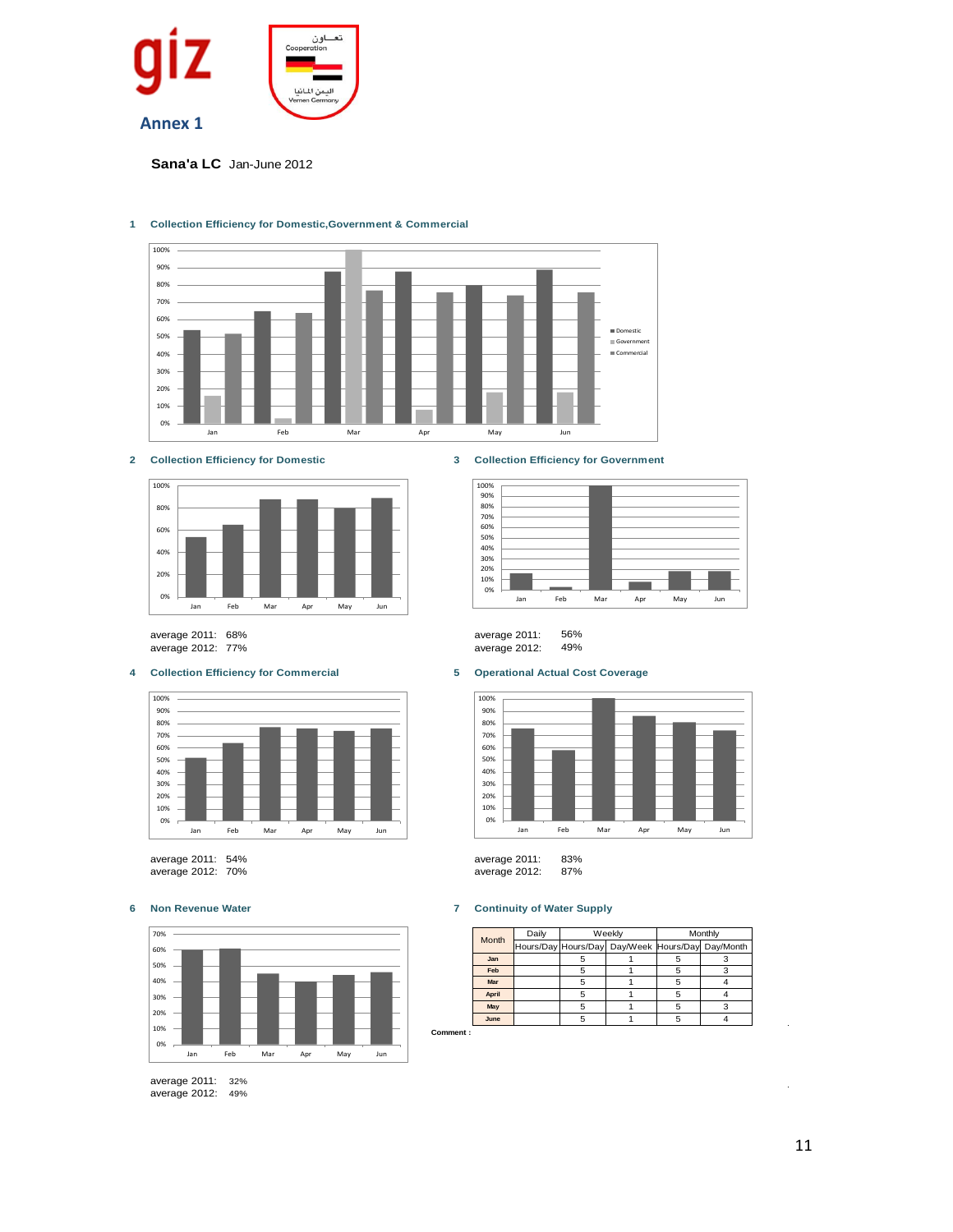

#### **1 Collection Efficiency for Domestic,Government & Commercial**





average 2011: 52% average 2012: 52%

### **4 Collection Efficiency for Commercial 5 Operational Actual Cost Coverage**



average 2011:83% average 2012 91%



average 2012:34%





average 2011:28% average 2012: 62%



average 2011:71% average 2012:87%

### **6 Non Revenue Water 7 Continuity of Water Supply**

| <b>Month</b> | Daily     | Weekly                                | Monthly |               |
|--------------|-----------|---------------------------------------|---------|---------------|
|              |           | Hours/DayHours/Day Day/Week Hours/Day |         | Day/M<br>onth |
| Jan          | $14 - 16$ |                                       |         |               |
| Feb          | $14 - 16$ |                                       |         |               |
| Mar          | $14 - 16$ |                                       |         |               |
| April        | $14 - 16$ |                                       |         |               |
| May          | $8 - 10$  |                                       |         |               |
| June         | $5 - 8$   |                                       |         |               |

12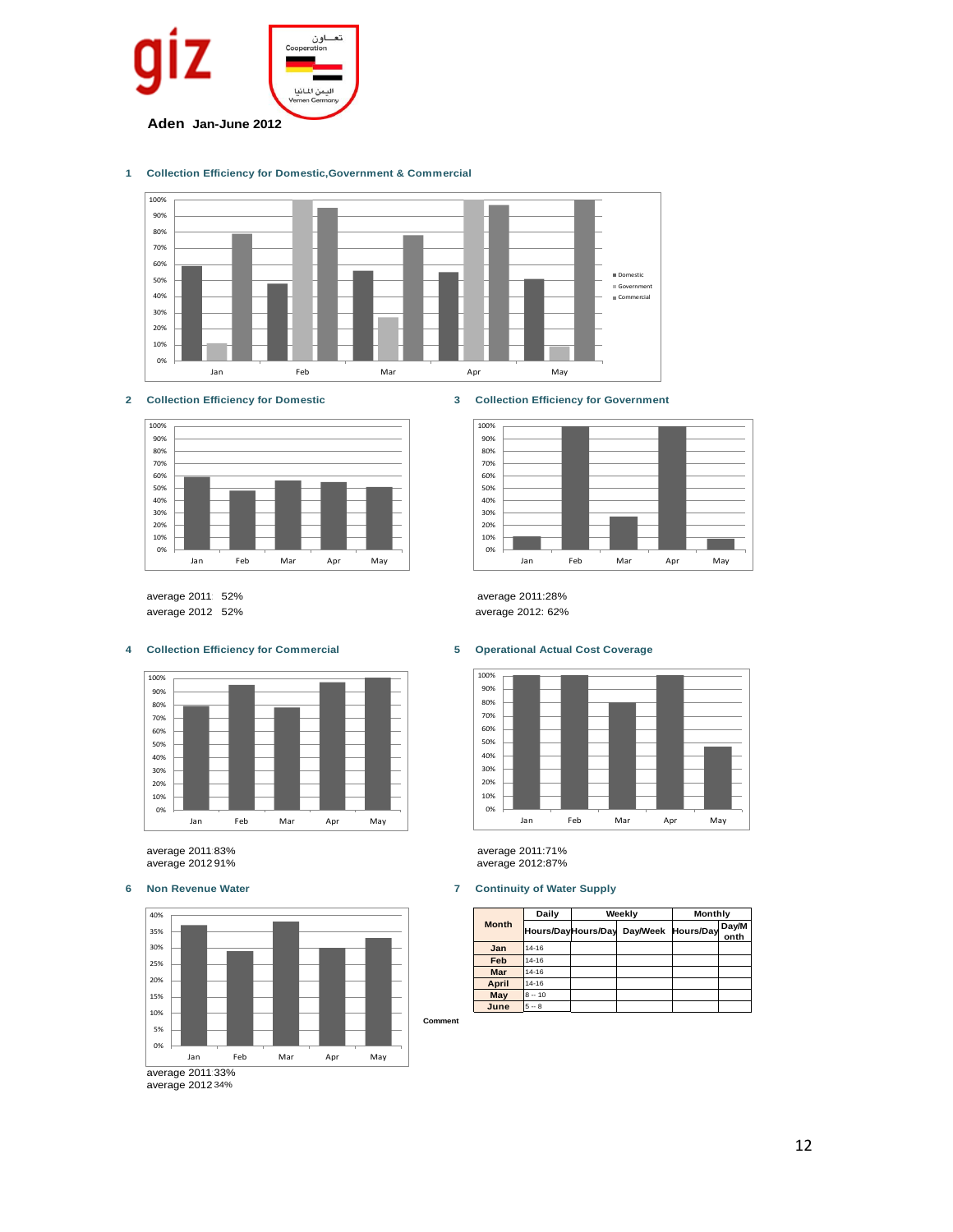

## **Taiz** Jan-June 2012



## **1 Collection Efficiency for Domestic,Government & Commercial**





average 2011:

### **4 Collection Efficiency for Commercial 5 Operational Actual Cost Coverage**



average 2012:72% average 2012: 69% average 2011: 60%



average 2011: 21% average 2012:20%

#### **2 Collection Efficiency for Domestic 3 Collection Efficiency for Government**







average 2011: 86%<br>average 2012: 69%

#### **6 Non Revenue Water 7 Continuity of Water Supply**

|              |           | Monthly   | <b>Two Months</b> |                    |  |
|--------------|-----------|-----------|-------------------|--------------------|--|
| <b>Month</b> | Hours/Day | Day/Month | Hours/Time        | Time/Two<br>months |  |
|              |           |           |                   |                    |  |
| Jan          |           |           | 75                |                    |  |
| Feb          |           |           | 75                |                    |  |
| Mar          |           |           | 80                |                    |  |
| April        |           |           | 80                |                    |  |
| May          | 90        |           |                   |                    |  |
| June         | 90        |           |                   |                    |  |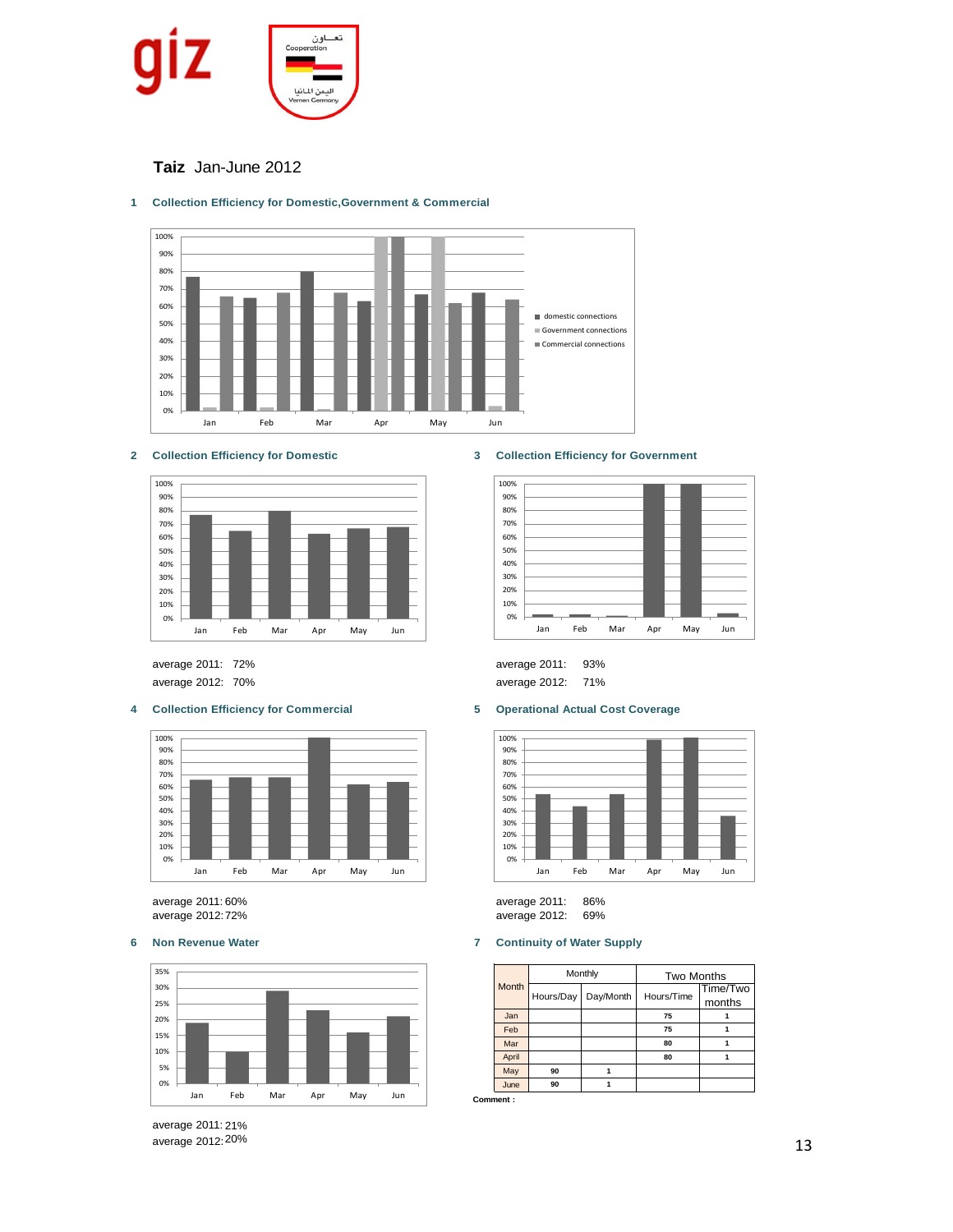

### **1 Collection Efficiency for Domestic,Government & Commercial**



### **2 Collection Efficiency for Domestic 3 Collection Efficiency for Government**



#### **4 Collection Efficiency for Commercial 5 Operational Actual Cost Coverage**





average 2011: 35% average 2012: 40%







average 2011: 87% average 2011: 103% average 2012: 135%

#### **6 Non Revenue Water 7 Continuity of Water Supply**

|  | <b>Month</b> | Daily | Weekly              |          | <b>Monthly</b> |           |
|--|--------------|-------|---------------------|----------|----------------|-----------|
|  |              |       | Hours/Day Hours/Day | Day/Week | Hours/Day      | Day/Month |
|  | Jan          | 12    |                     |          |                |           |
|  | Feb          | 12    |                     |          |                |           |
|  | <b>Mar</b>   | 12    |                     |          |                |           |
|  | April        | 8     |                     |          |                |           |
|  | May          | 8     |                     |          |                |           |
|  | June         | 8     |                     |          |                |           |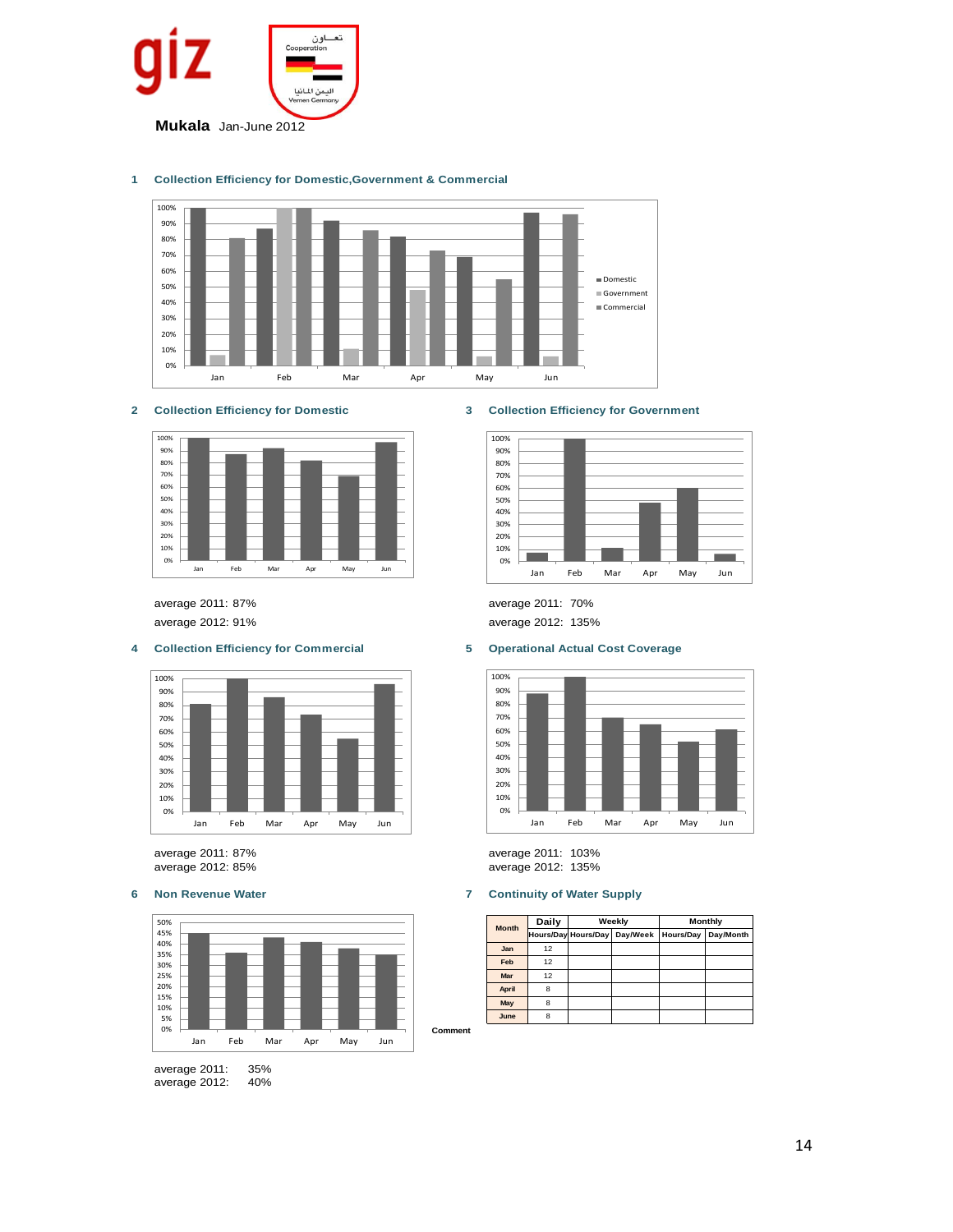

### **1 Collection Efficiency for Domestic,Government & Commercial**





### **4 Collection Efficiency for Commercial 5 Operational Actual Cost Coverage**



average 2011:76% average 2011: 51% average 2012:80% average 2012: 86%



average 2011: 44% average 2012: 40%

### **2 Collection Efficiency for Domestic 3 Collection Efficiency for Government**



average 2011:69% average 2011: 15% average 2012:82% average 2012: 65%



### **6 Non Revenue Water 7 Continuity of Water Supply**

|  | <b>Month</b> | Daily | Weekly                                       |  | Monthly |           |
|--|--------------|-------|----------------------------------------------|--|---------|-----------|
|  |              |       | Hours/Day   Hours/Day   Day/Week   Hours/Day |  |         | Day/Month |
|  | Jan          | 24    |                                              |  |         |           |
|  | Feb          | 24    |                                              |  |         |           |
|  | Mar          | 24    |                                              |  |         |           |
|  | April        | 24    |                                              |  |         |           |
|  | May          | 24    |                                              |  |         |           |
|  | June         | 24    |                                              |  |         |           |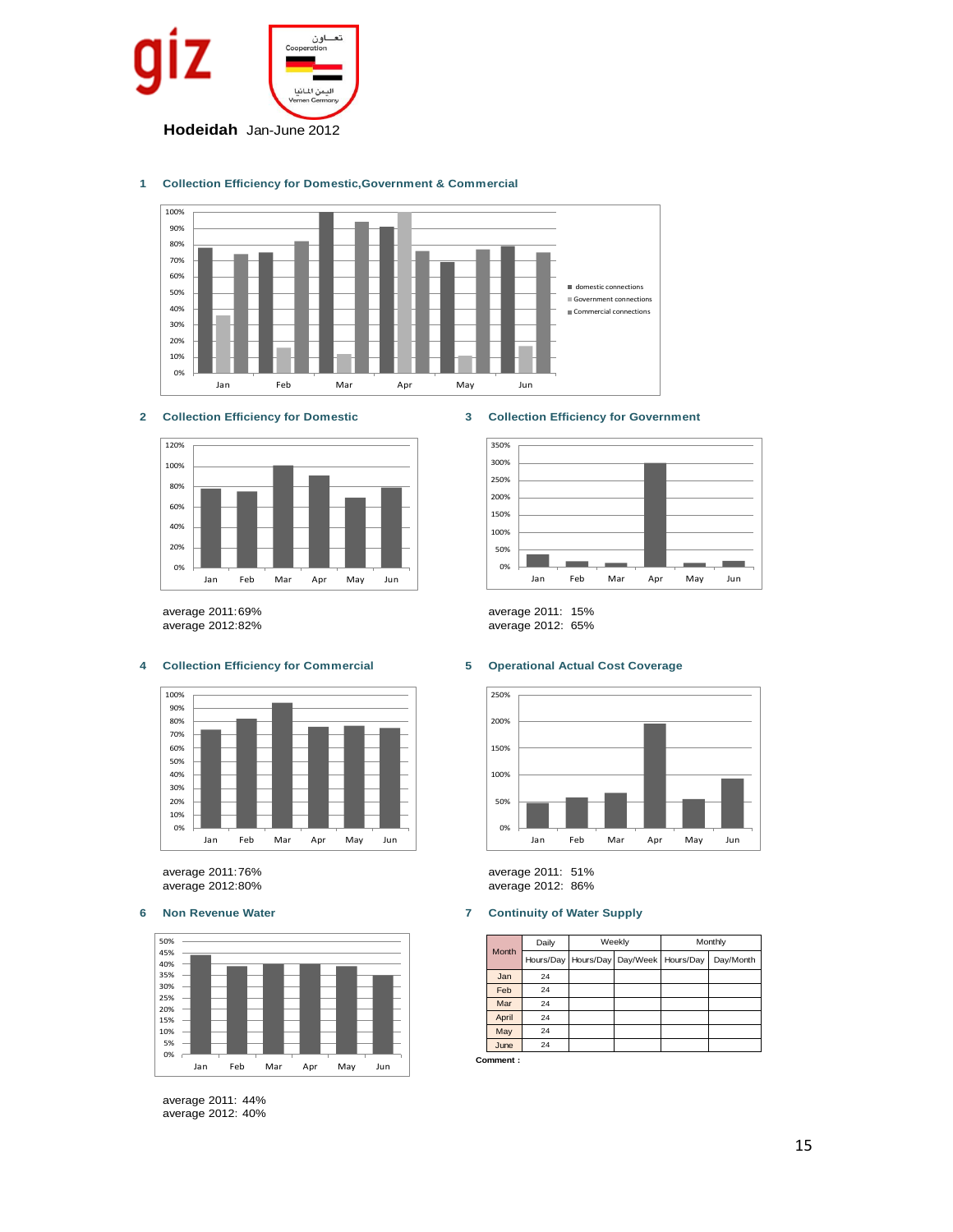

**Al-Mahweet** Jan-June 2012



### **1 Collection Efficiency for Domestic,Government & Commercial**





#### **4 Collection Efficiency for Commercial 5 Operational Actual Cost Coverage**



average 2011:69% average 2011: 61% average 2012:88% average 2012: 45%



average 2011: 23% average 2012: 26%

### **2 Collection Efficiency for Domestic 3 Collection Efficiency for Government**



average 2011:77% average 2011: 51% average 2012:81% average 2012: 10%



### <sup>6</sup> **Non Revenue Water 7 Continuity of Water Supply**

| <b>Month</b> | Daily |                                          | Weekly | Monthly |           |
|--------------|-------|------------------------------------------|--------|---------|-----------|
|              |       | Hours/Day Hours/Day Day/Week   Hours/Day |        |         | Day/Month |
| Jan          |       |                                          |        | 24      |           |
| Feb          |       |                                          |        | 24      |           |
| Mar          |       |                                          |        | 24      |           |
| April        |       |                                          |        | 24      |           |
| May          |       |                                          |        | 24      |           |
| June         |       |                                          |        | 24      |           |
| Comment :    |       |                                          |        |         |           |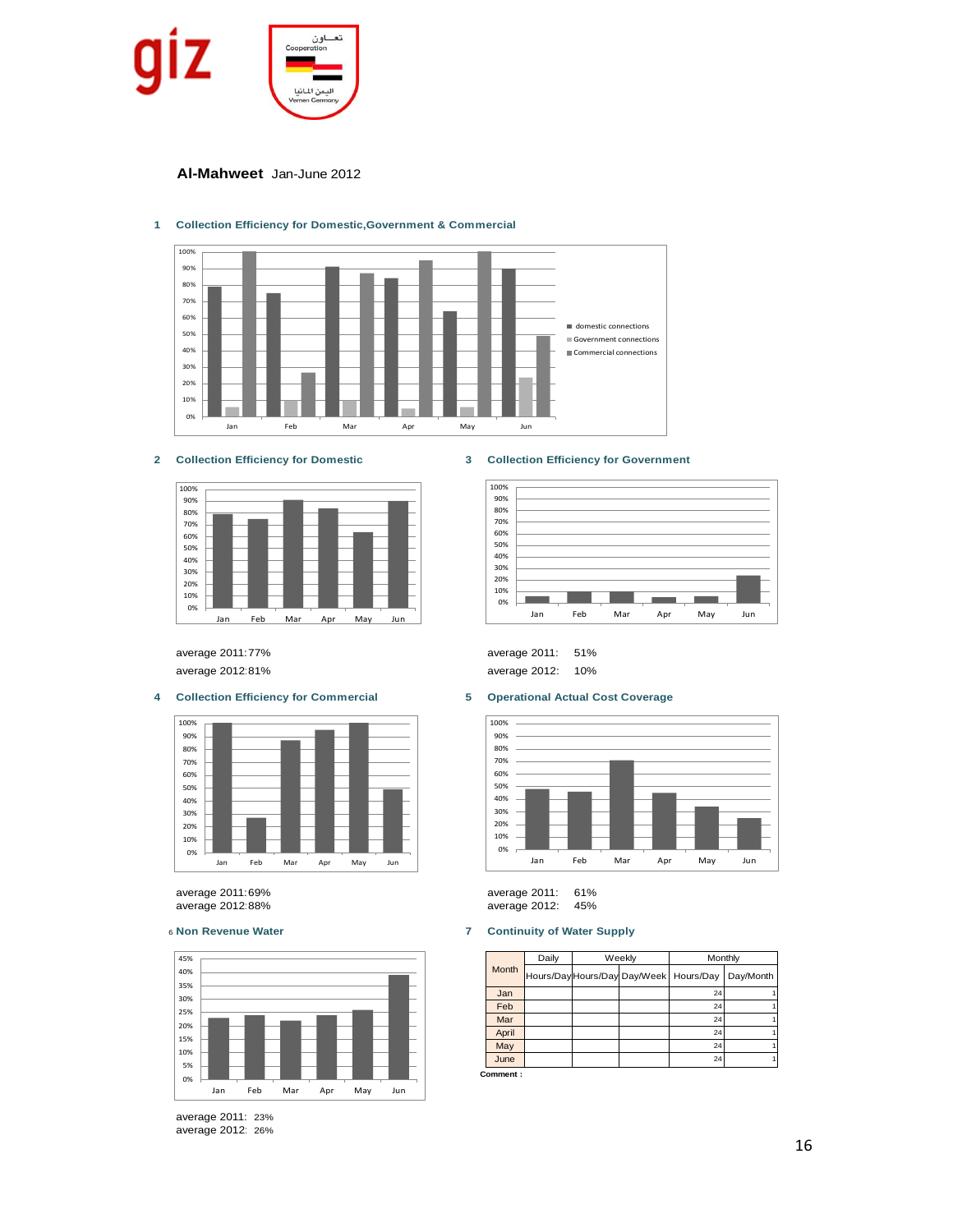

**Mocha** Jan-June 2012

#### **1 Collection Efficiency for Domestic,Government & Commercial**





average 2011: 102% average 2011: 40% average 2012: 92% average 2012: 34%

### **4 Collection Efficiency for Commercial 5 Operational Actual Cost Coverage**



average 2011: 101% average 2011: 85%



average 2011: 23% average 2012: 21%

### **2 Collection Efficiency for Domestic 3 Collection Efficiency for Government**





average 2012: 89% average 2012: 68%

### **6 Non Revenue Water 7 Continuity of Water Supply**

| Month | Daily     | Weekly |  | Monthly                      |           |
|-------|-----------|--------|--|------------------------------|-----------|
|       | Hours/Day |        |  | Hours/Day Day/Week Hours/Day | Day/Month |
| Jan   | 24        |        |  |                              |           |
| Feb   | 24        |        |  |                              |           |
| Mar   | 24        |        |  |                              |           |
| April | 24        |        |  |                              |           |
| May   | 24        |        |  |                              |           |
| June  | 24        |        |  |                              |           |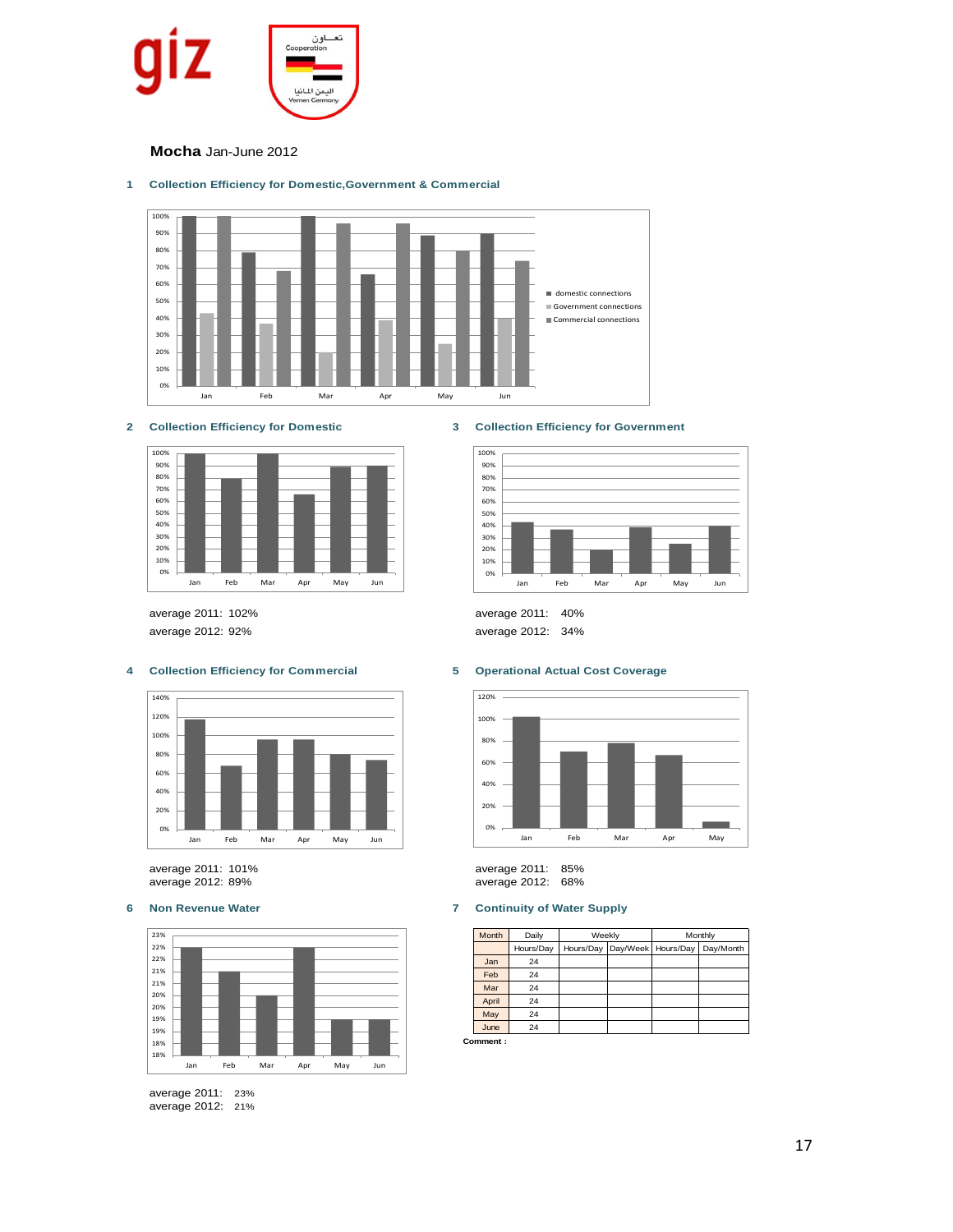

Al-Mansouriah Jan-June 2012

#### **1 Collection Efficiency for Domestic,Government & Commercial**



## **2 Collection Efficiency for Domestic 3 Collection Efficiency for Government**



average 2011: 96% average 2011: 5% average 2012: 100% average 2012: 1%

### **4 Collection Efficiency for Commercial 5 Operational Actual Cost Coverage**



average 2011: 94% average 2011: 86% average 2012: 99% average 2012: 159%



average 2011: 17% average 2012: 18%



| average 2011: |  |
|---------------|--|
| average 2012: |  |



| average 2011: | 86%  |
|---------------|------|
| average 2012: | 159% |

### **6 Non Revenue Water 7 Continuity of Water Supply**

| Month            | Daily     | Weekly |  | Monthly                        |           |  |  |
|------------------|-----------|--------|--|--------------------------------|-----------|--|--|
|                  | Hours/Day |        |  | Hours/Day Day/Week   Hours/Day | Day/Month |  |  |
| Jan              |           |        |  |                                |           |  |  |
| Feb              |           |        |  |                                |           |  |  |
| Mar              |           |        |  |                                |           |  |  |
| April            |           |        |  |                                |           |  |  |
| May              |           |        |  |                                |           |  |  |
| June             |           |        |  |                                |           |  |  |
| <b>Comment :</b> |           |        |  |                                |           |  |  |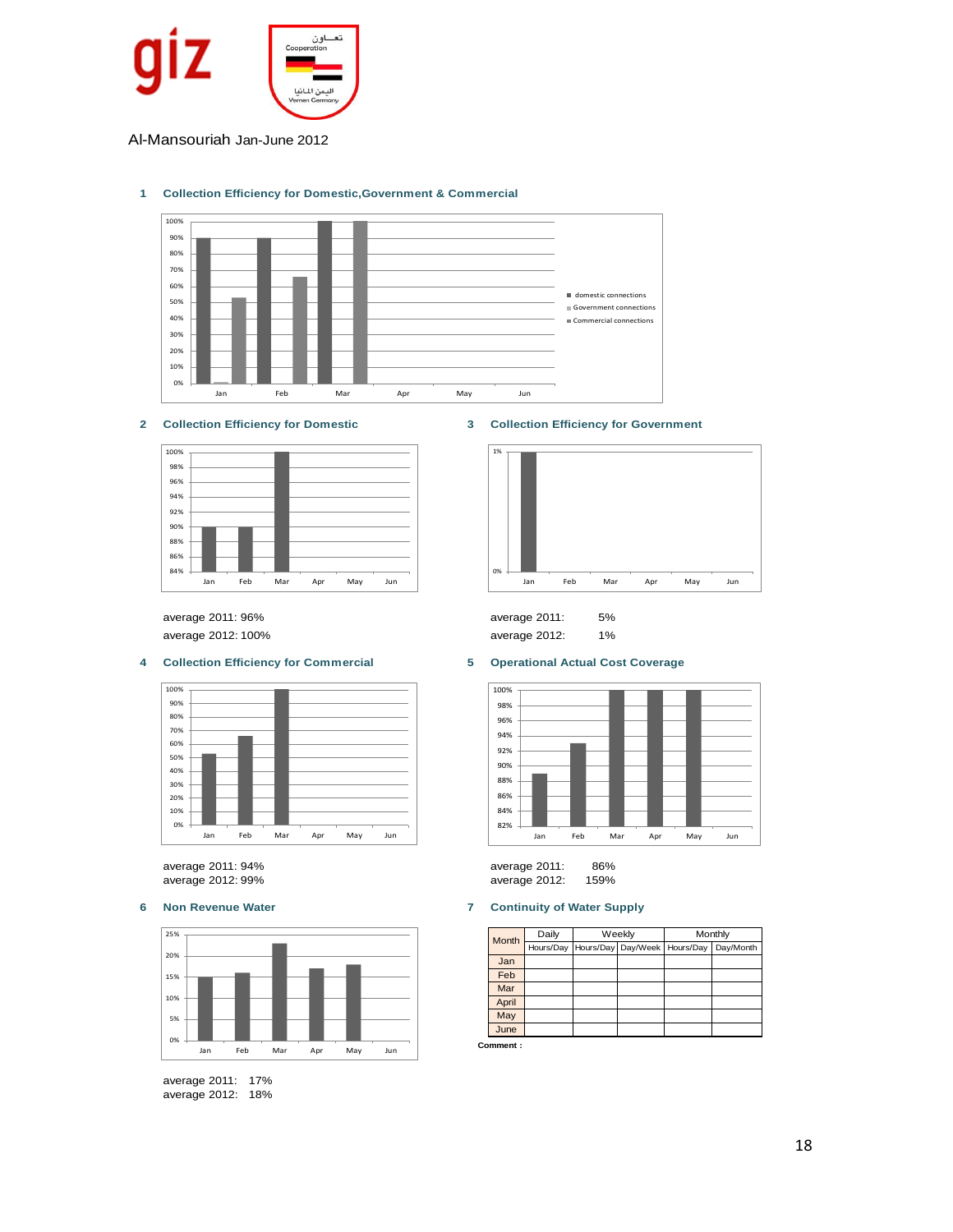

### **Rada'a Jan-June 2012**

#### **1 Collection Efficiency for Domestic,Government & Commercial**





### **4 Collection Efficiency for Commercial 5 Operational Actual Cost Coverage**



average 2012: 79% average 2012: 100%



average 2011: 22% average 2012: 33%

### **2 Collection Efficiency for Domestic 3 Collection Efficiency for Government**







average 2011: 93% average 2011: 89%

### **6 Non Revenue Water 7 Continuity of Water Supply**

| Month | Daily     | Weekly    |          | Monthly |                     |
|-------|-----------|-----------|----------|---------|---------------------|
|       | Hours/Day | Hours/Day | Day/Week |         | Hours/Day Day/Month |
| Jan   |           | 24        |          |         |                     |
| Feb   |           | 24        |          |         |                     |
| Mar   |           | 24        | 4        |         |                     |
| April |           | 24        | 4        |         |                     |
| May   |           | 24        |          |         |                     |
| June  |           | 24        |          |         |                     |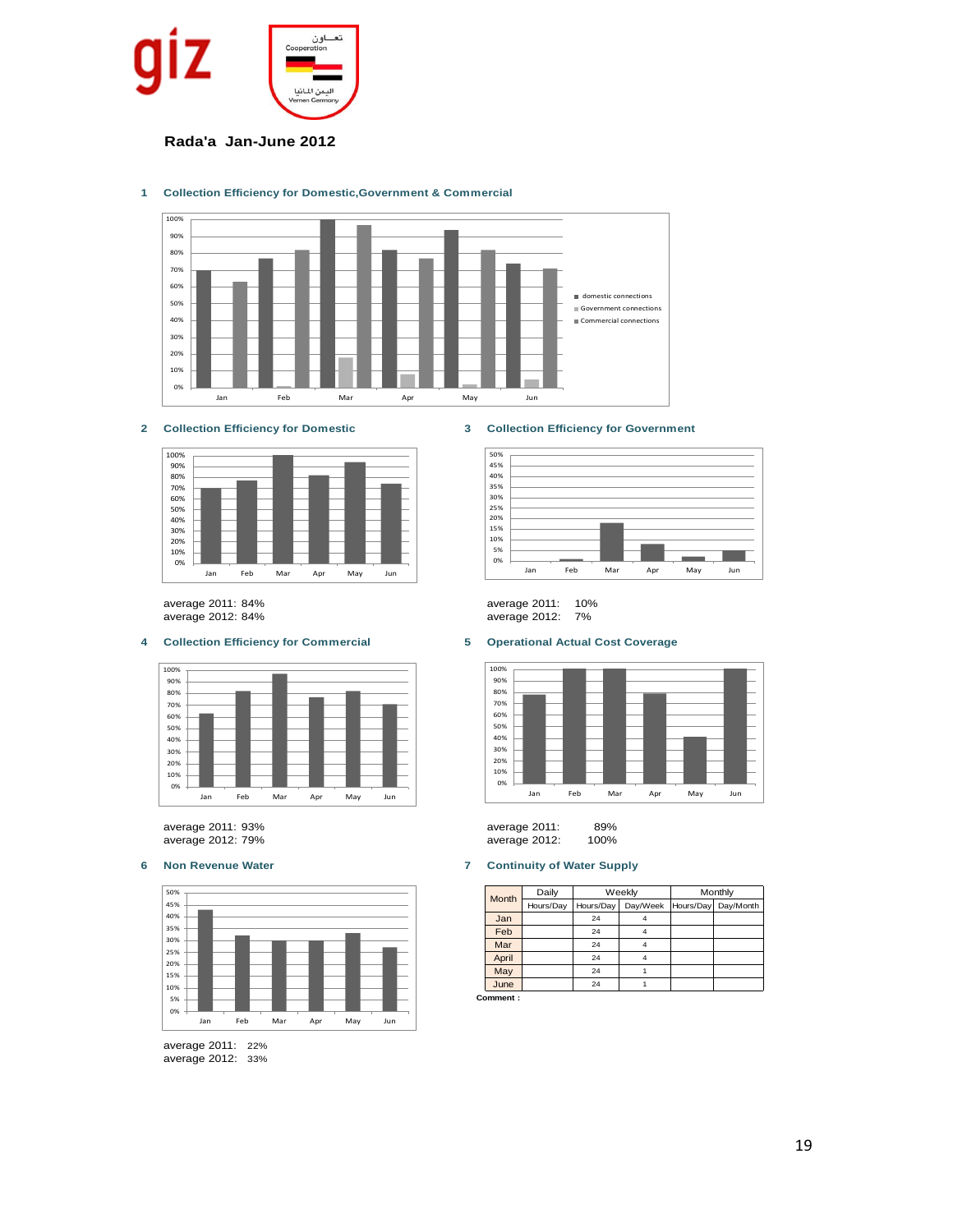

**Zabid** Jan-June 2012

### **1 Collection Efficiency for Domestic,Government & Commercial**





average 2011: 101% average 2011: 33%

### **4 Collection Efficiency for Commercial 5 Operational Actual Cost Coverage**



average 2011: 96% average 2011: 89%



average 2011: 19% average 2012: 21%

### **2 Collection Efficiency for Domestic 3 Collection Efficiency for Government**



average 2012: 21%



average 2012: 145%

### **6 Non Revenue Water 7 Continuity of Water Supply**

| Month | Daily     |           | Weekly                                         | Monthly   |           |  |  |
|-------|-----------|-----------|------------------------------------------------|-----------|-----------|--|--|
|       | Hours/Day | Hours/Dav | Day/Week                                       | Hours/Dav | Day/Month |  |  |
| Jan   | 24        |           |                                                |           |           |  |  |
| Feb   | 24        |           |                                                |           |           |  |  |
| Mar   | 24        |           |                                                |           |           |  |  |
| April | 24        |           |                                                |           |           |  |  |
| May   | 24        |           |                                                |           |           |  |  |
| June  | 24        |           |                                                |           |           |  |  |
|       |           |           | semment . No of hours of water frequency (Avg) |           |           |  |  |

**Comment :** No of hours of water frequency (Avg)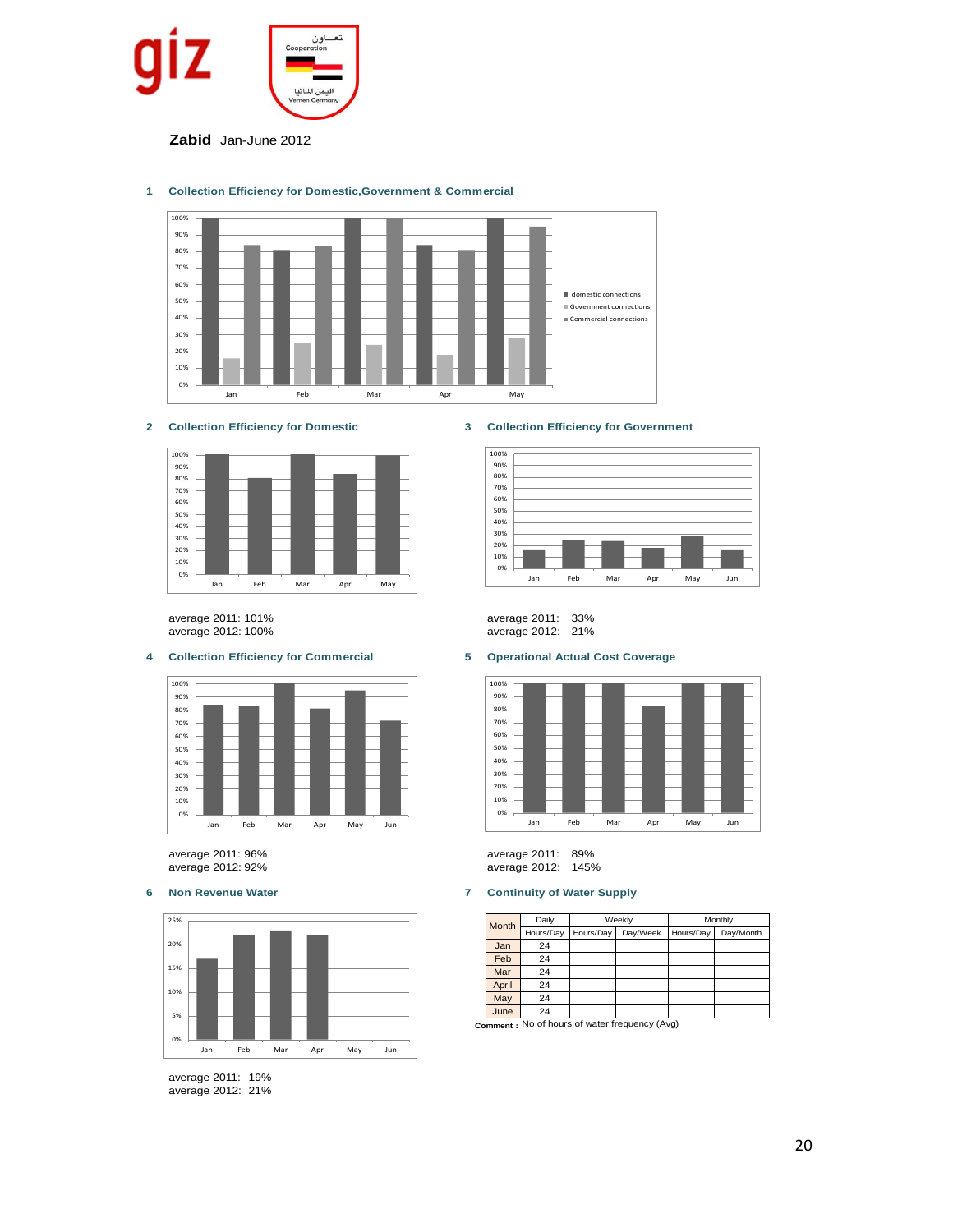

**Bajil** Jan-June 2012



### **1 Collection Efficiency for Domestic,Government & Commercial**





average 2011: 82% average 2011: 80%

### **4 Collection Efficiency for Commercial 5 Operational Actual Cost Coverage**





average 2011: 23% average 2012: 26%



# average 2012: 503%



average 2011:84% average 2011: 78% average 2012: 144%

Commen

### **6 Non Revenue Water 7 Continuity of Water Supply**

| <b>Month</b> | Daily     |           | Weekly   | <b>Monthly</b> |                     |  |  |
|--------------|-----------|-----------|----------|----------------|---------------------|--|--|
|              | Hours/Day | Hours/Day | Day/Week |                | Hours/Day Day/Month |  |  |
| Jan          |           |           |          |                |                     |  |  |
| Feb          |           |           |          |                |                     |  |  |
| Mar          |           |           |          |                |                     |  |  |
| April        |           |           |          |                |                     |  |  |
| May          |           |           |          |                |                     |  |  |
| June         |           |           |          |                |                     |  |  |
|              |           |           |          |                |                     |  |  |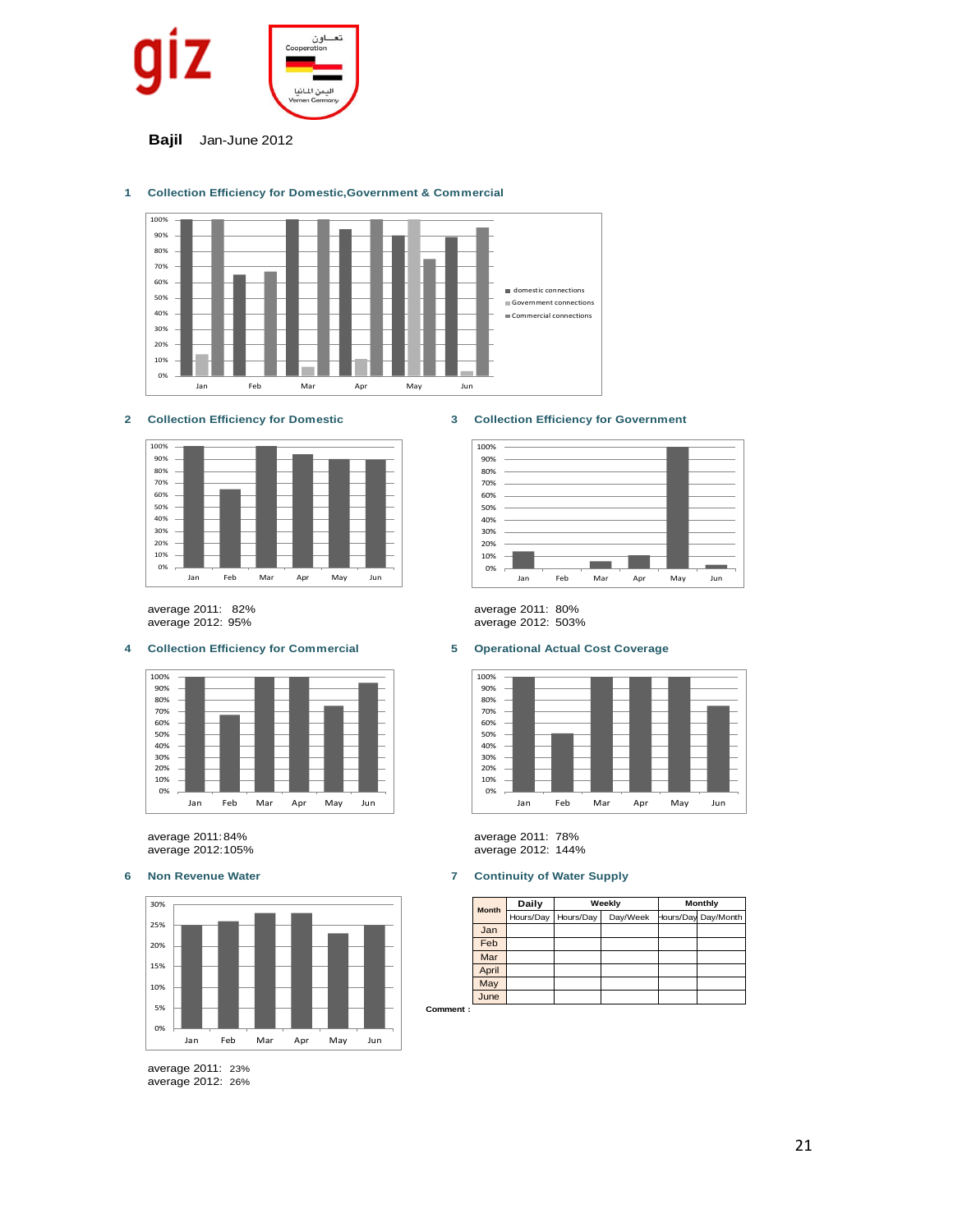

#### **1 Collection Efficiency for Domestic,Government & Commercial**



**2 Collection Efficiency for Domestic 3 Collection Efficiency for Government**



average 2011: 82% average 2011: 68% average 2012: 85% average 2012: 49%

### **4 Collection Efficiency for Commercial 5 Operational Actual Cost Coverage**





average 2011: 29% average 2012: 30%





average 2011: 78% average 2011: 91% average 2012: 82% average 2012: 89%

#### **6 Non Revenue Water 7 Continuity of Water Supply**

| <b>Month</b> | Daily     |           | Weekly   | Monthly   |           |  |  |
|--------------|-----------|-----------|----------|-----------|-----------|--|--|
|              | Hours/Day | Hours/Day | Day/Week | Hours/Day | Day/Month |  |  |
| Jan          | 24        |           |          |           |           |  |  |
| Feb          | 24        |           |          |           |           |  |  |
| Mar          | 24        |           |          |           |           |  |  |
| April        | 24        |           |          |           |           |  |  |
| May          | 24        |           |          |           |           |  |  |
| June         | 24        |           |          |           |           |  |  |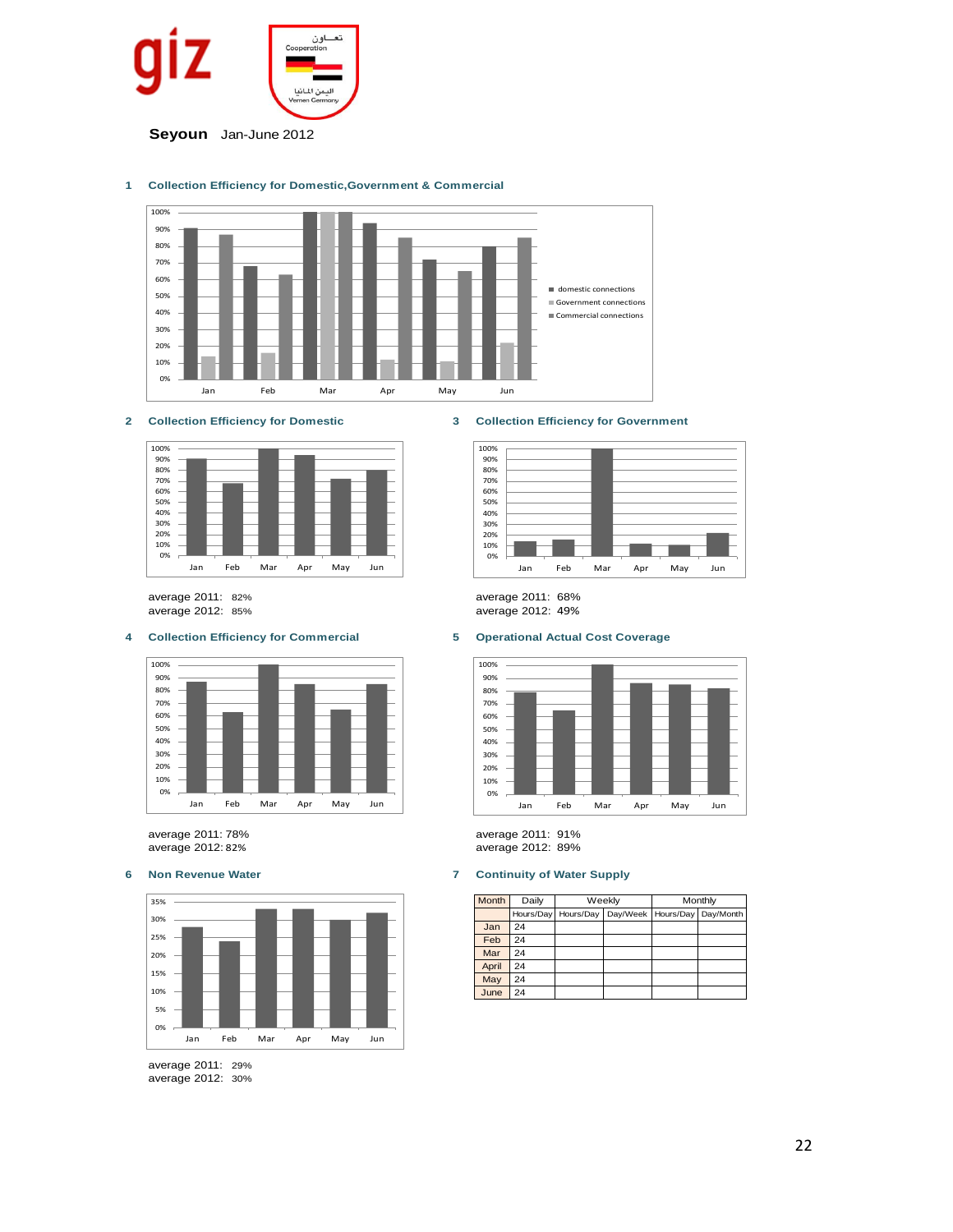

**IBB** Jan-June 2012



### **1 Collection Efficiency for Domestic,Government & Commercial**



average 2011: 86% average 2011: 46% average 2012: 96% average 2012: 8%

#### **4 Collection Efficiency for Commercial 5 Operational Actual Cost Coverage**





average 2011: 23% average 2012: 25%

### **2 Collection Efficiency for Domestic 3 Collection Efficiency for Government**





average 2011: average 2011: 123% average 2012: average 2012: 132%

### **6 Non Revenue Water 7 Continuity of Water Supply**

| Month | Daily     |           | Weekly   | Monthly   |           |  |  |
|-------|-----------|-----------|----------|-----------|-----------|--|--|
|       | Hours/Day | Hours/Day | Day/Week | Hours/Day | Day/Month |  |  |
| Jan   |           | 24        |          |           |           |  |  |
| Feb   |           | 24        | 2        |           |           |  |  |
| Mar   |           | 24        |          |           |           |  |  |
| Apr   |           | 24        | 2        |           |           |  |  |
| May   |           | 24        |          |           |           |  |  |
| Jun   |           | 24        |          |           |           |  |  |

**Jun** 24 2<br>**Comment** : No of hours of water frequency (Avg)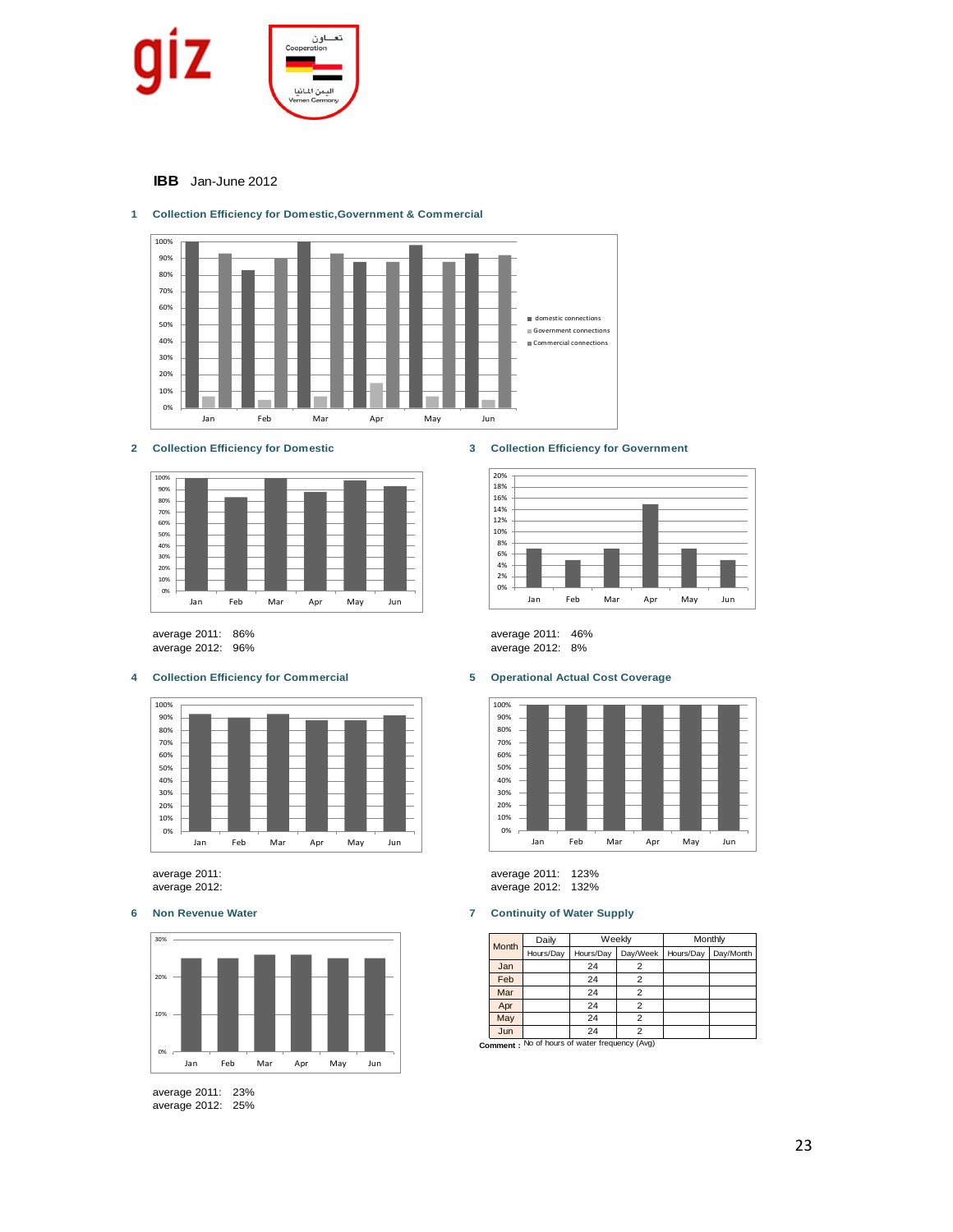





#### **2 Collection Efficiency for Domestic 3 Collection Efficiency for Government**



average 2012: 84% average 2012:8%

#### **4 Collection Efficiency for Commercial 5 Operational Actual Cost Coverage**





average 2011: 22% average 2012: 20%





average 2011: 94% average 2011:93% average 2012:95% average 2012:69%

### **6 Non Revenue Water 7 Continuity of Water Supply**

| <b>Month</b> | Daily |                     | Weekly   | Monthly             |  |  |  |
|--------------|-------|---------------------|----------|---------------------|--|--|--|
|              |       | Hours/Day Hours/Day | Day/Week | Hours/Day Day/Month |  |  |  |
| Jan          | 15    |                     |          |                     |  |  |  |
| Feb          | 15    |                     |          |                     |  |  |  |
| <b>Mar</b>   | 15    |                     |          |                     |  |  |  |
| Apr          | 15    |                     |          |                     |  |  |  |
| May          | 15    |                     |          |                     |  |  |  |
| Jun          | 15    |                     |          |                     |  |  |  |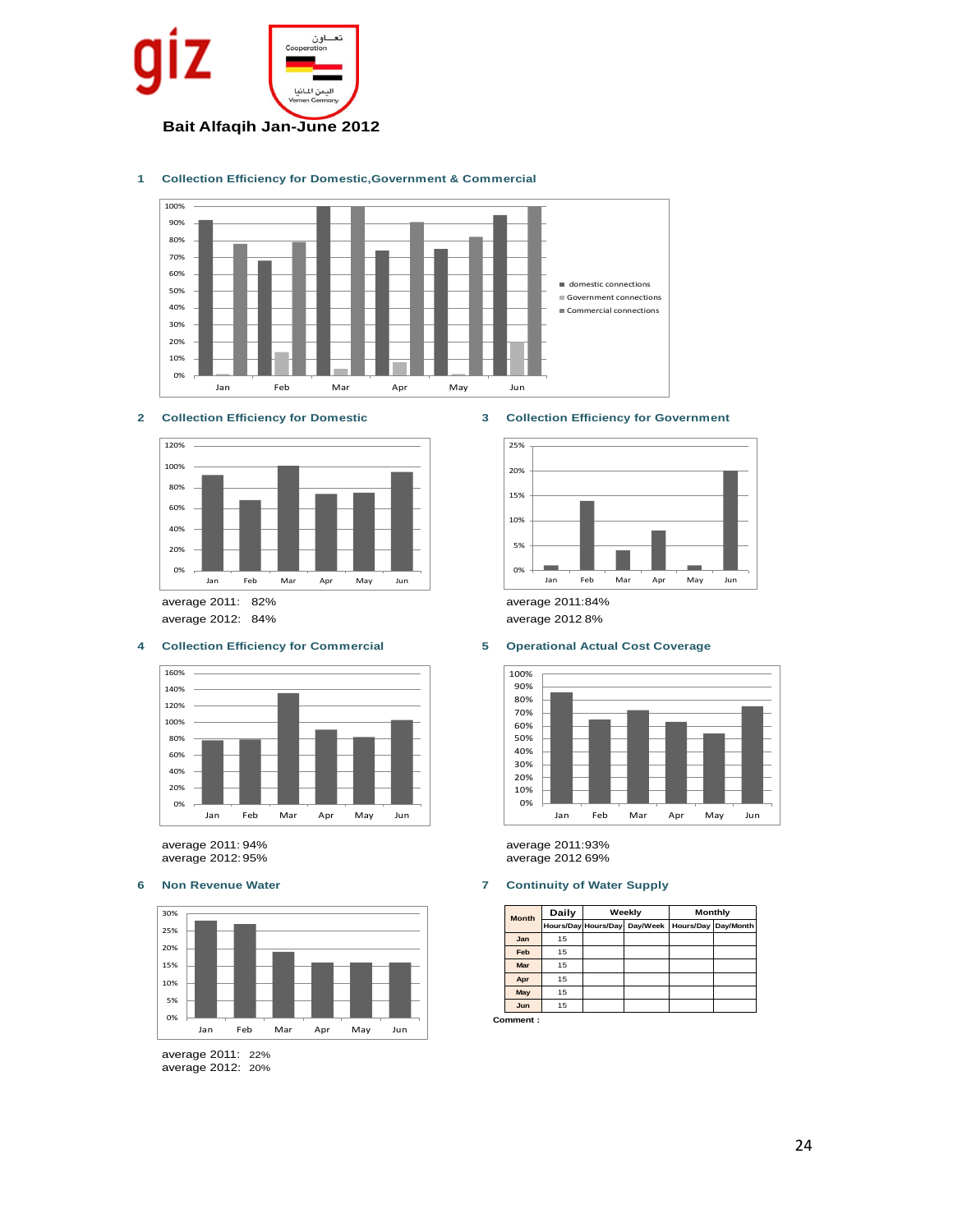

### **AlSheher** Jan-June 2012



### **1 Collection Efficiency for Domestic,Government & Commercial**





average 2012: 89% average 2012: 104%

#### **4 Collection Efficiency for Commercial 5 Operational Actual Cost Coverage**



average 2011: 75% average 2011: 87% average 2012:67% average 2012: 97%



average 2011: 26% average 2012: 30%

#### **2 Collection Efficiency for Domestic 3 Collection Efficiency for Government**



average 2011: 90% average 2011: 52%



#### **6 Non Revenue Water 7 Continuity of Water Supply**

| Month | Daily     |           | Weekly   | Monthly   |           |  |  |
|-------|-----------|-----------|----------|-----------|-----------|--|--|
|       | Hours/Day | Hours/Day | Day/Week | Hours/Day | Day/Month |  |  |
| Jan   | 24        |           |          |           |           |  |  |
| Feb   | 24        |           |          |           |           |  |  |
| Mar   | 24        |           |          |           |           |  |  |
| April | 18        |           |          |           |           |  |  |
| May   | 18        |           |          |           |           |  |  |
| June  | 18        |           |          |           |           |  |  |

**Comment :** No of hours of water frequency (Avg)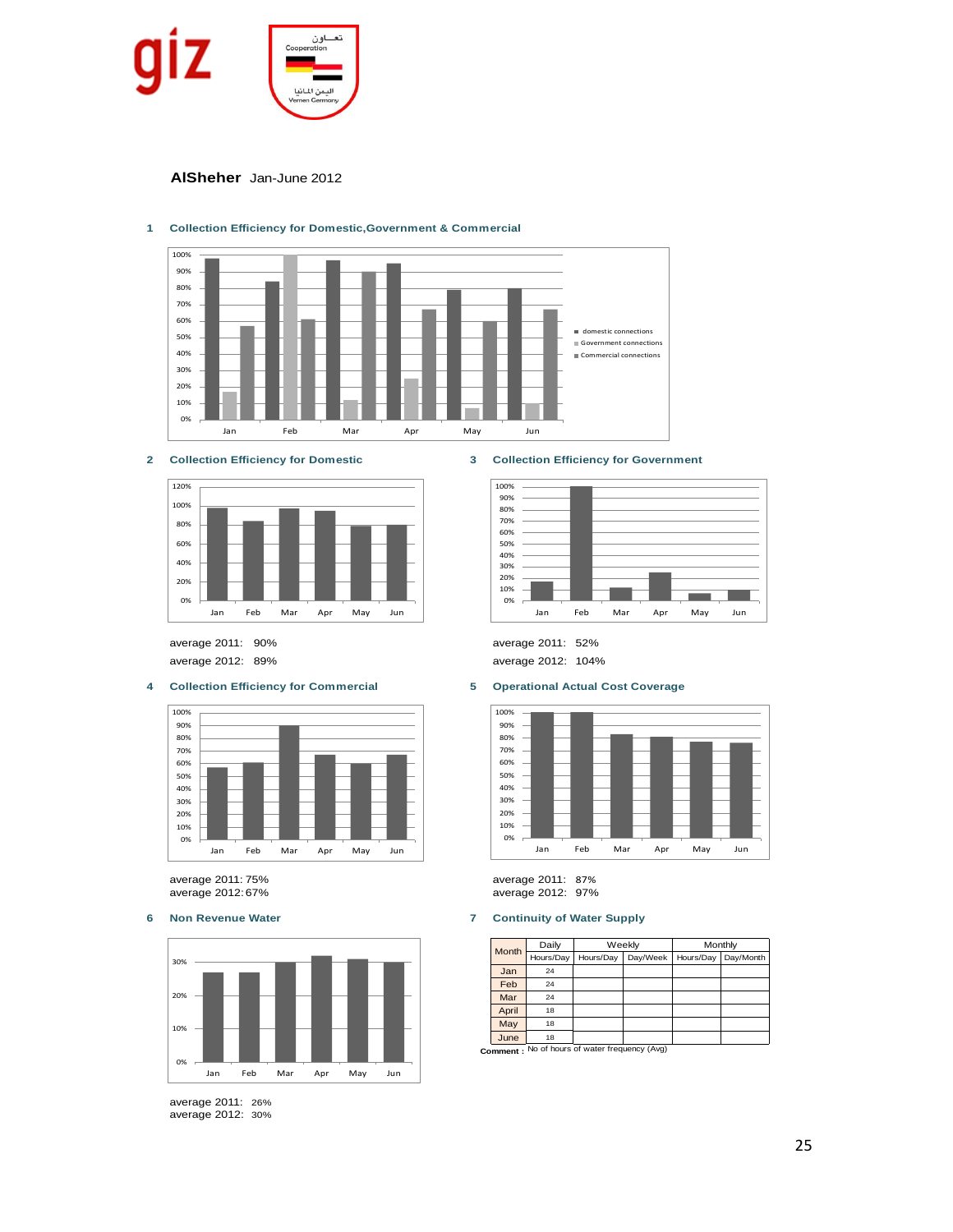

## **Amran Jan-June 2012**



### **1 Collection Efficiency for Domestic,Government & Commercial**



average 2012: 102% average 2012: 68%

### **4 Collection Efficiency for Commercial 5 Operational Actual Cost Coverage**



#### **2 Collection Efficiency for Domestic 3 Collection Efficiency for Government**







average 2011: 82% average 2011: 90% average 2012: 112% average 2012: 271%

### **6 Non Revenue Water 7 Continuity of Water Supply**

| Month | Daily     |           | Weekly   | Monthly   |           |  |  |
|-------|-----------|-----------|----------|-----------|-----------|--|--|
|       | Hours/Day | Hours/Day | Day/Week | Hours/Day | Day/Month |  |  |
| Jan   |           |           |          |           |           |  |  |
| Feb   |           |           |          |           |           |  |  |
| Mar   |           |           |          |           |           |  |  |
| April |           |           |          |           |           |  |  |
| May   |           |           |          |           |           |  |  |
| June  |           |           |          |           |           |  |  |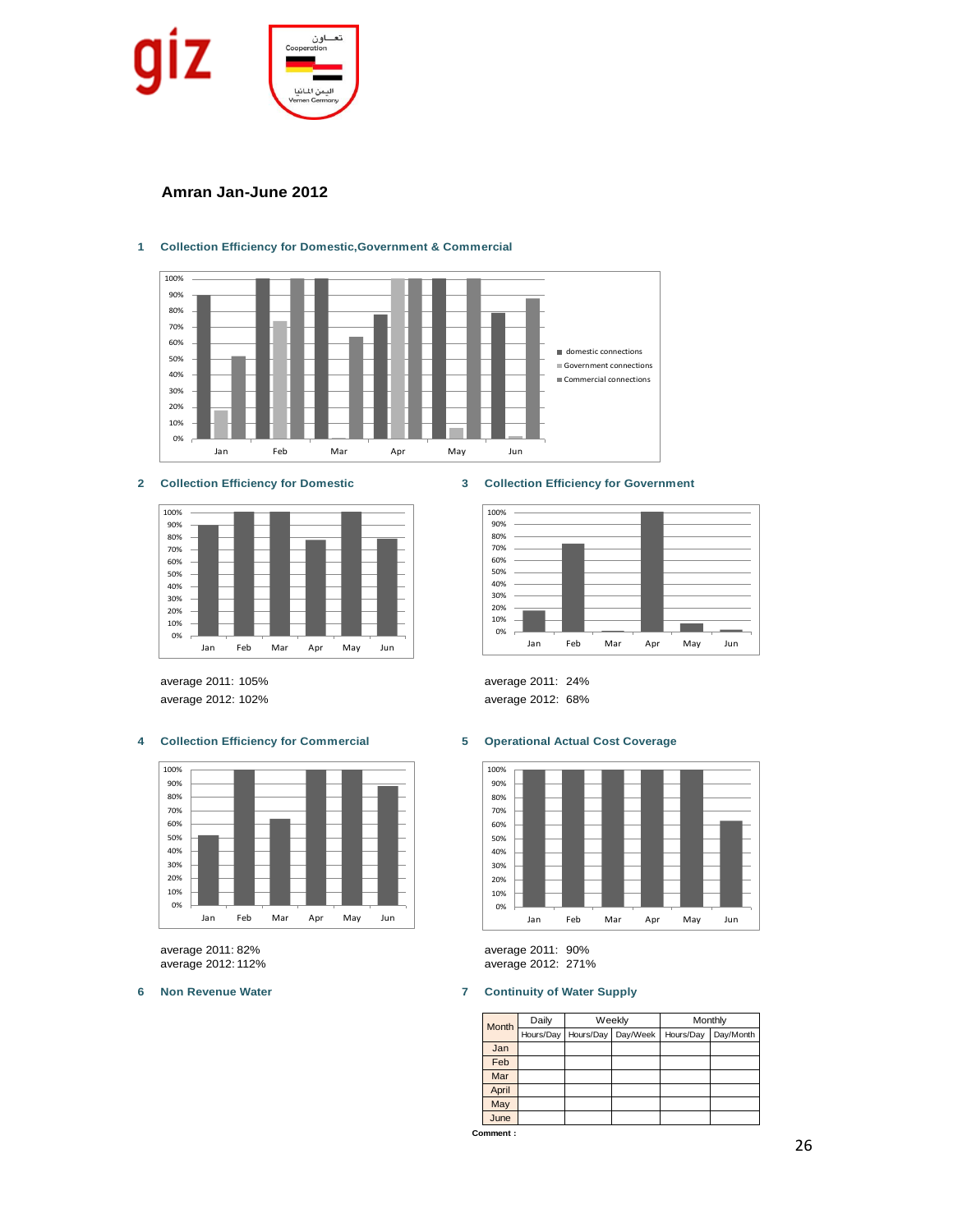

### **Dhamar Jan-June 2012**



### **1 Collection Efficiency for Domestic,Government & Commercial**



#### **4 Collection Efficiency for Commercial 5 Operational Actual Cost Coverage**



average 2011: 81% average 2011: 67%



average 2011: 48% average 2012: 46%

**2 Collection Efficiency for Domestic 3 Collection Efficiency for Government**



average 2011: 82% average 2011: 41% average 2012: 142%



average 2012: 82% average 2012: 97%

### **6 Non Revenue Water 7 Continuity of Water Supply**

| Month | Daily     |           | Weekly   | Monthly   |           |  |  |
|-------|-----------|-----------|----------|-----------|-----------|--|--|
|       | Hours/Day | Hours/Day | Day/Week | Hours/Day | Day/Month |  |  |
| Jan   | $16 - 24$ |           |          |           |           |  |  |
| Feb   | $16 - 24$ |           |          |           |           |  |  |
| Mar   | $16 - 24$ |           |          |           |           |  |  |
| April | $16 - 24$ |           |          |           |           |  |  |
| May   | $20 - 24$ |           |          |           |           |  |  |
| June  | $20 - 24$ |           |          |           |           |  |  |
|       |           |           |          |           |           |  |  |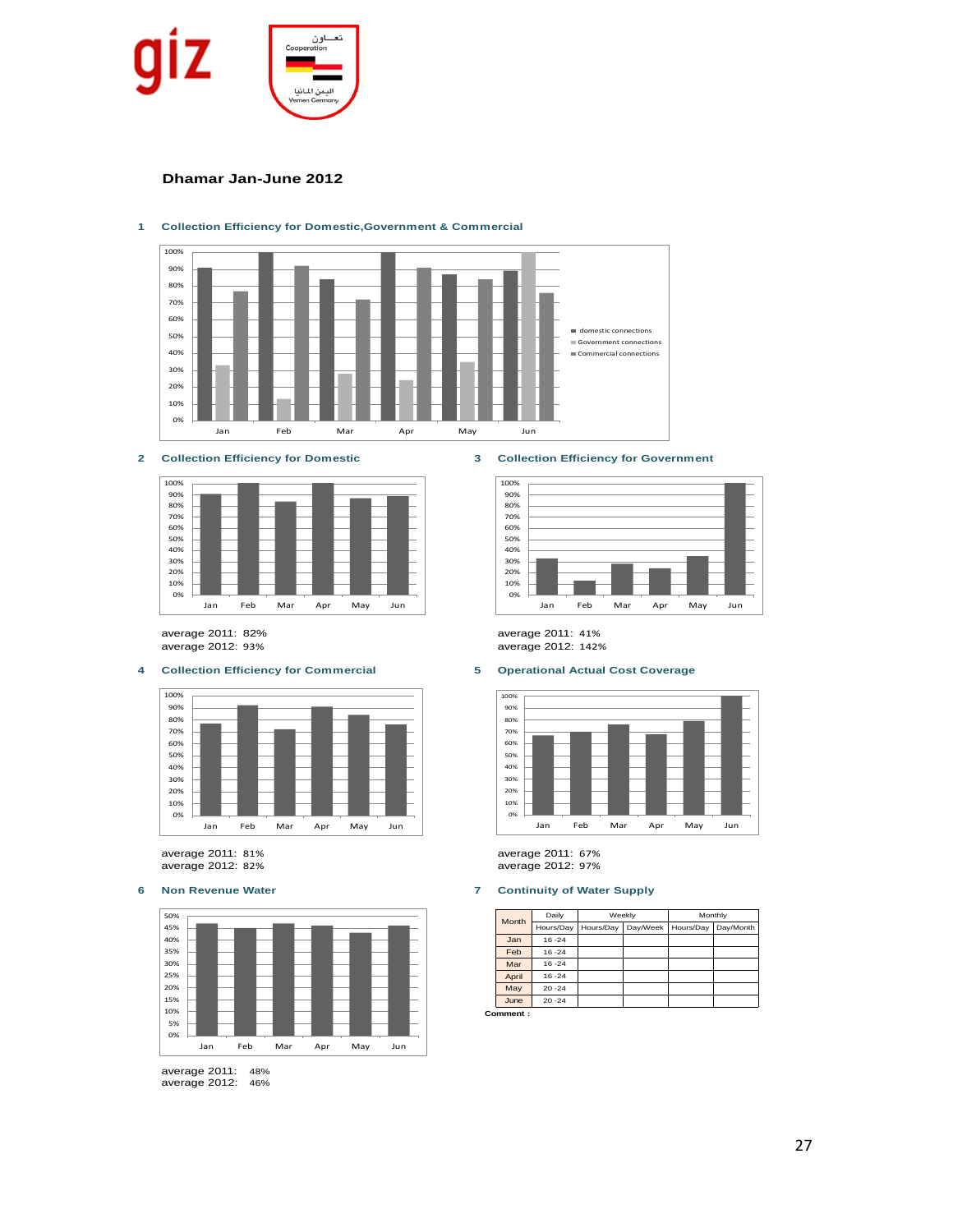

### **Hajjah** Jan-June 2012



### **1 Collection Efficiency for Domestic,Government & Commercial**

#### **2 Collection Efficiency for Domestic 3 Collection Efficiency for Government**



### **4 Collection Efficiency for Commercial 5 Operational Actual Cost Coverage**



average 2011: 97% average 2011: 83%





average 2011: 78% average 2011: 62% average 2012: 191%



average 2012: 152%

### **6 Non Revenue Water 7 Continuity of Water Supply**

|       | Daily               |    | Weekly             | Monthly |               |  |
|-------|---------------------|----|--------------------|---------|---------------|--|
| Month | Hours/Day Hours/Day |    | Day/Week Hours/Day |         | Day/Mont<br>n |  |
| Jan   |                     |    |                    | 12      | 2             |  |
| Feb   |                     |    |                    | 12      | 2             |  |
| Mar   |                     | 18 |                    |         |               |  |
| April |                     | 18 |                    |         |               |  |
| May   |                     | 18 |                    |         |               |  |
| June  | 18                  |    |                    |         |               |  |

**Comment :** No of hours of water frequency (Avg)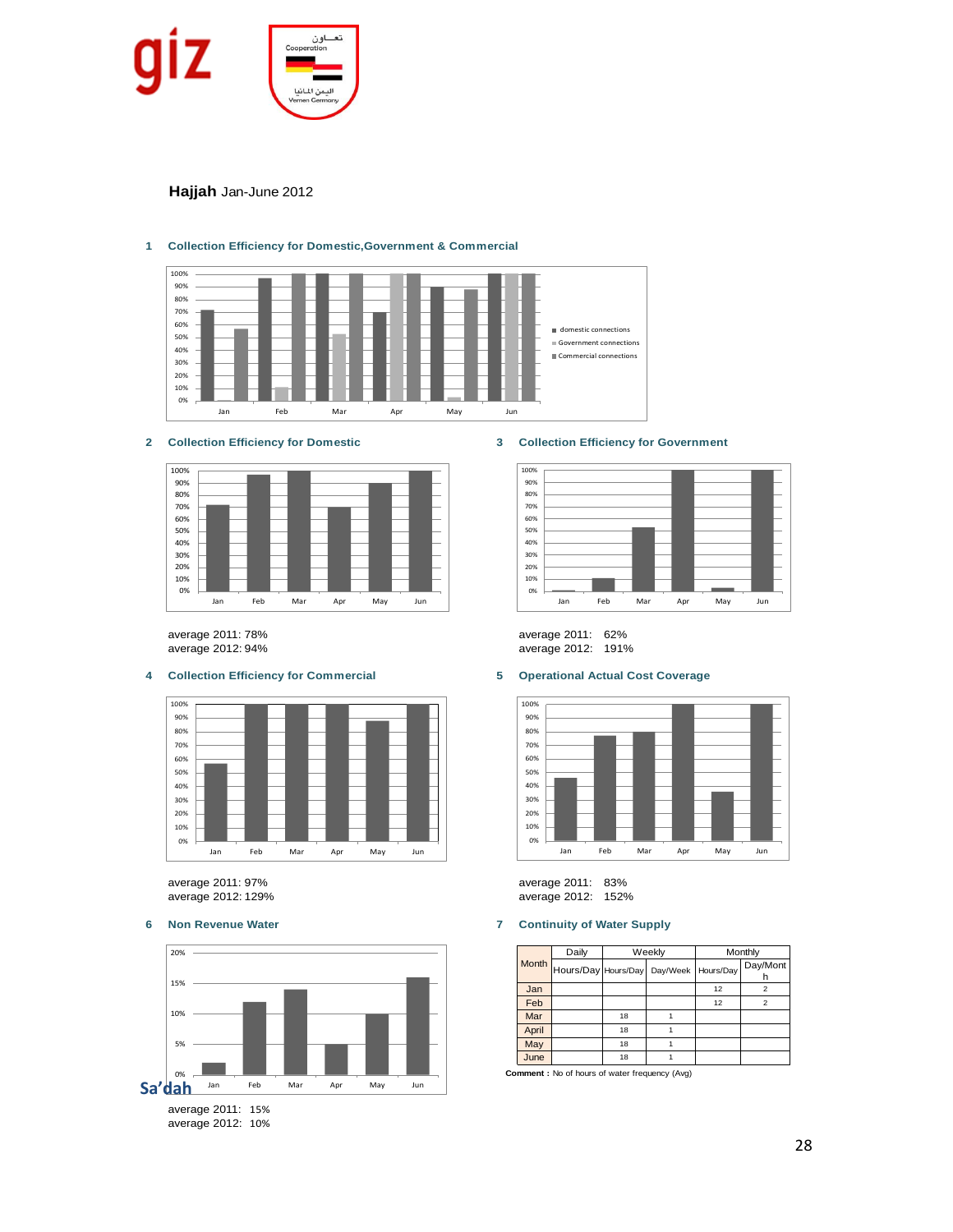

Data not available yet